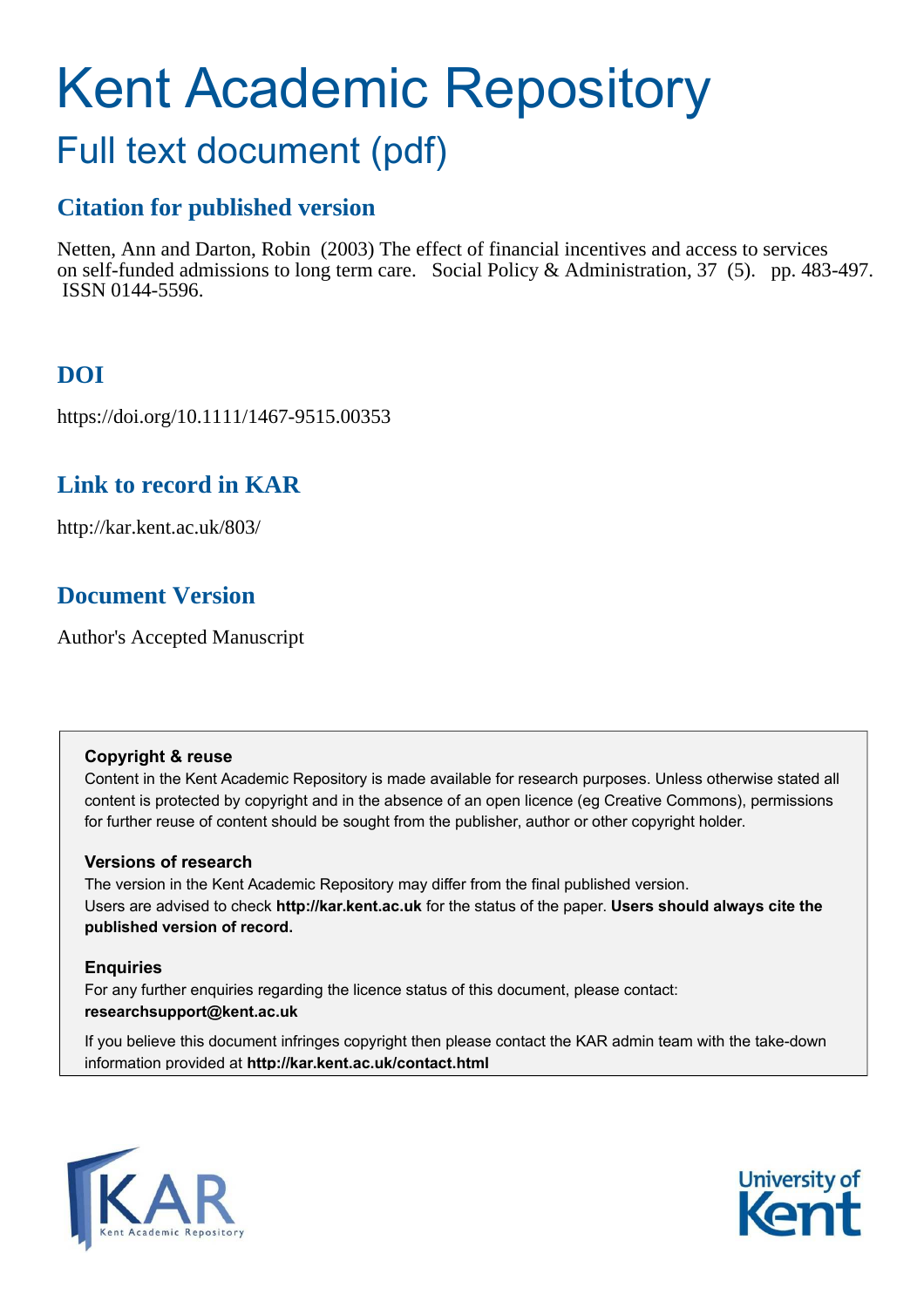# **The Effect of Financial Incentives and Access to Services on Self-Funded Admissions to Long-Term Care**

Ann Netten and Robin Darton

Discussion Paper 1776/2 March 2003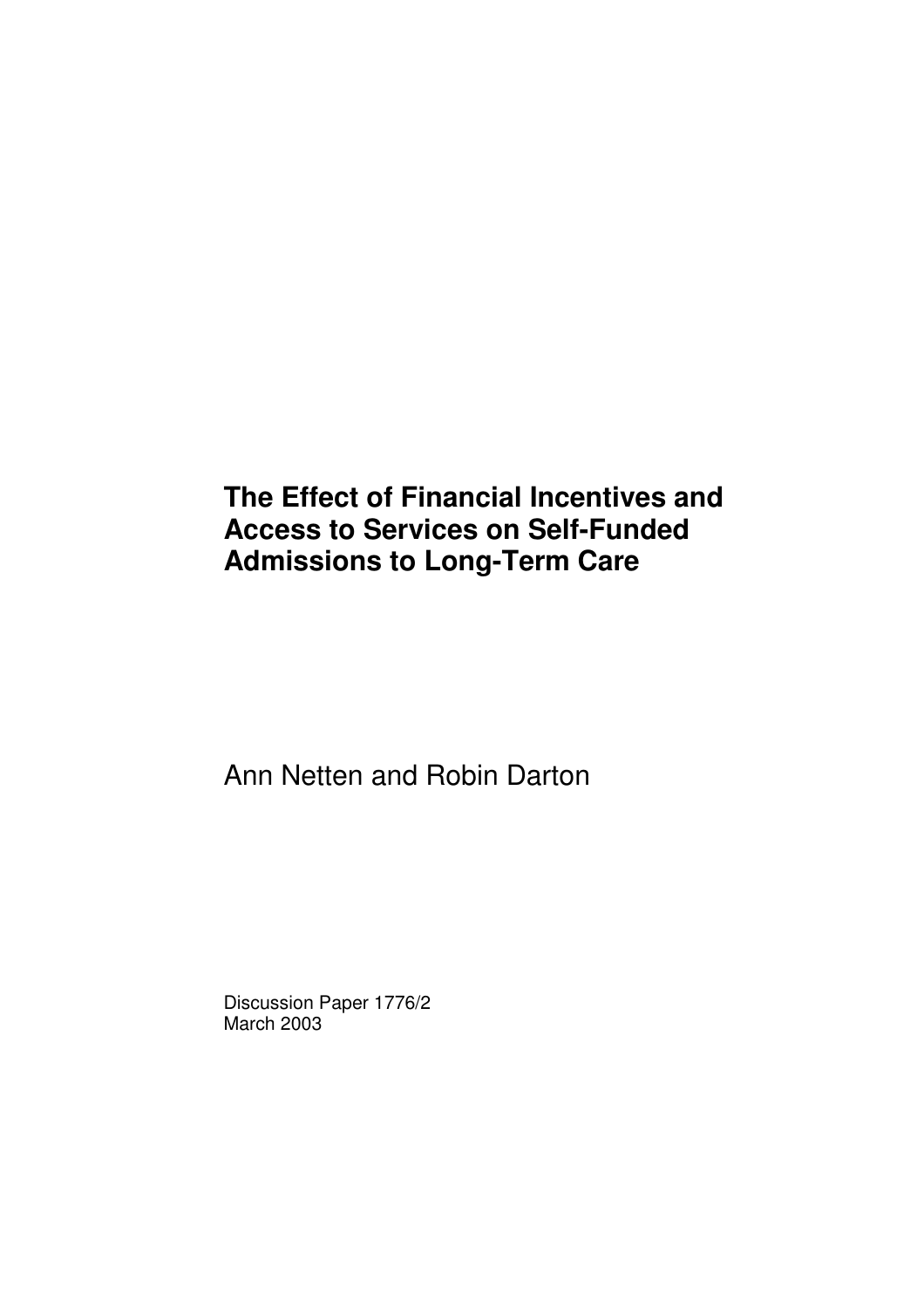# **The Effect of Financial Incentives and Access to Services on Self-Funded Admissions to Long-Term Care**

To be published in *Social Policy & Administration*

# Ann Netten and Robin Darton

Discussion Paper 1776/2 March 2003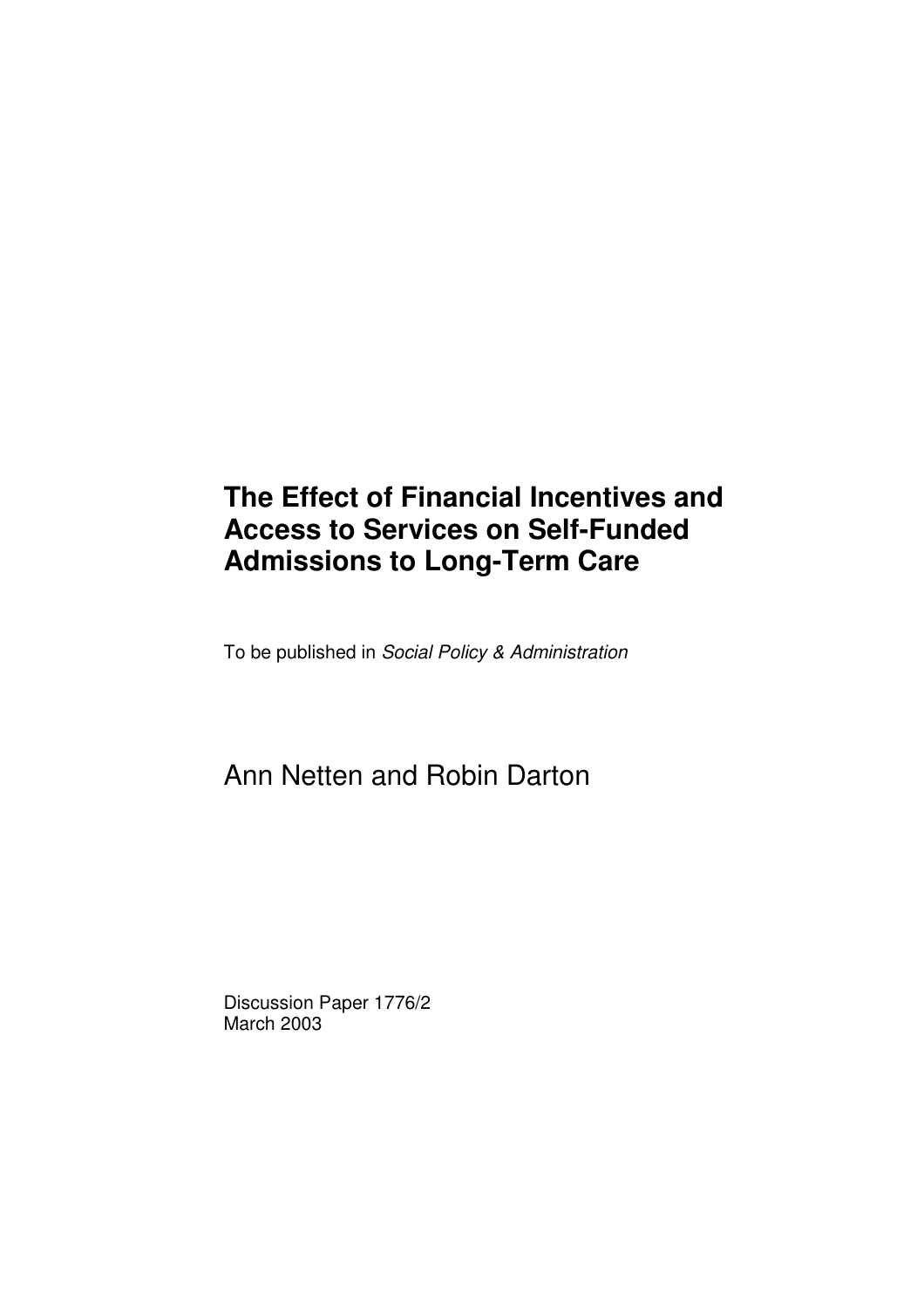## **The effect of financial incentives and access to services on self-funded admissions to long-term care**

Word count, excluding abstract, tables and references, 4,783.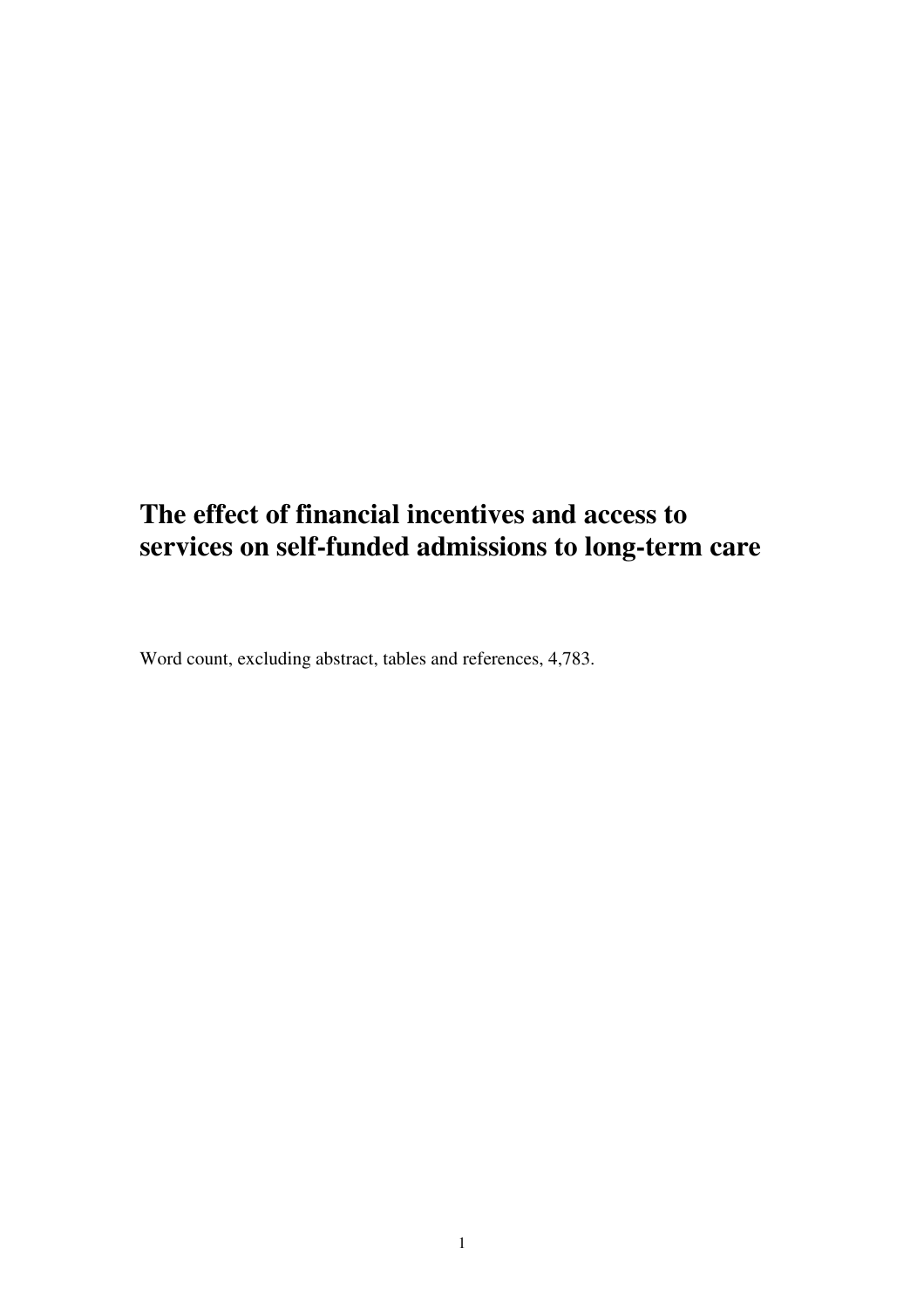## **The effect of financial incentives and access to services on self-funded admissions to long-term care**

#### **Abstract**

With the growth in the numbers and proportion of older people in the population the funding and incentive structures around long-term care are of international concern. A study of the circumstances of self-funded admissions to care homes allowed the comparison of self-funders with publicly-funded admissions to care homes in the UK, the influences on self-funders in their decision to move into a care home and resources on which they were able to draw. These findings contribute to our understanding of the impact of current policy on self-funders and our thinking about the way that future policy and practice changes could improve the way we use society's resources in the provision of long-term care.

#### **Keywords**

Long-term care, Self-funded residents, Care homes for older people, Access to services.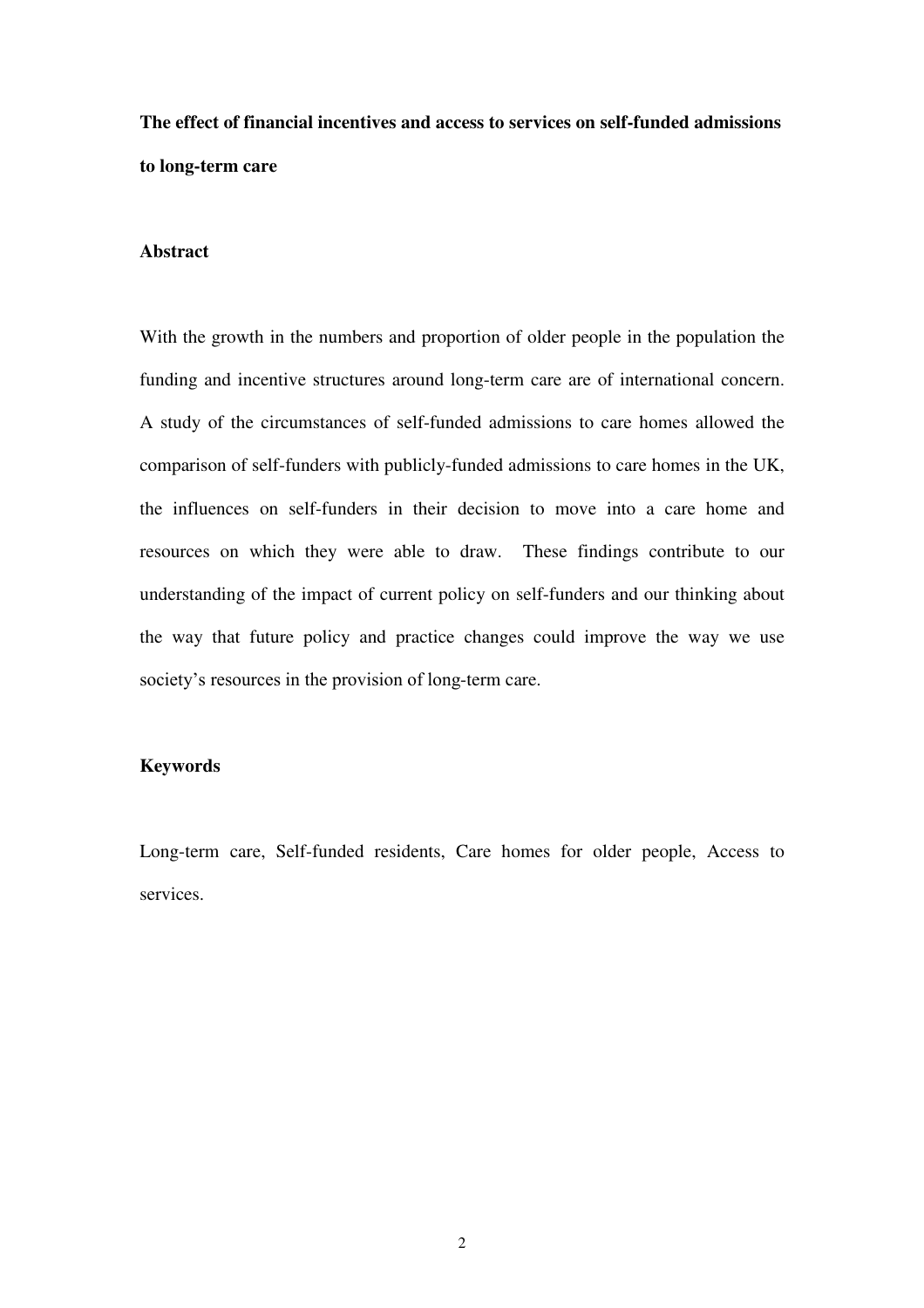#### **Background**

For older people the path into formal long-term care is dependent on factors such as medical needs, impairment and availability of informal care support. However, as the long-running and international debates around funding long-term care have illustrated, funding and policy structures and incentives are fundamentally important in determining what happens to people and how they feel about it. Ideally we want to move towards systems where information and incentives combine to maximise the production of welfare and minimise the use of resources in this process.

One of the objectives of the funding reforms introduced in the UK by the 1990 NHS and Community Care Act was to remove the perverse incentive identified by the Audit Commission (1986) for people to be admitted to care homes rather than be cared for in the community. Prior to the Act local authorities bore the cost of community care services but not of independently provided residential or nursing home care. For a substantial group of people, however, the perverse incentive continued. These were people with a certain level of assets (£19,000 in 2002/2003, including the value of their home if they were home-owners (Department of Health, 2002a)) who were expected to meet the costs of their own care. Since April 2001 the value of the individual's home has been disregarded from means testing for the first three months (Department of Health, 2001). For those falling outside these means testing limits the local authority bears no costs if they are admitted to care homes. However, if they receive care services in their home the authority will bear a proportion of the costs, quite how much depending on the local authority charging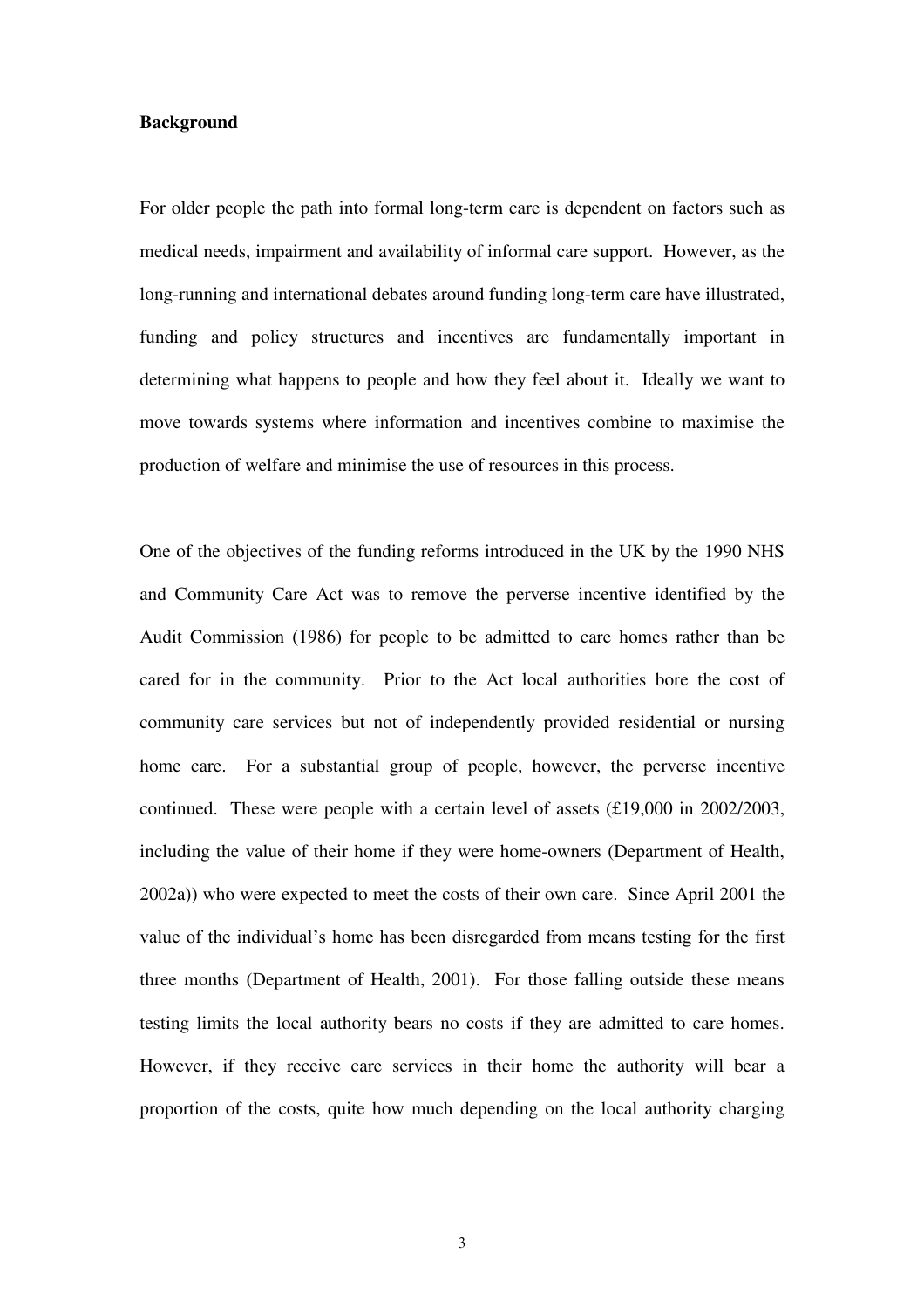system. Charges for home care services vary considerably, both between and within authorities (Audit Commission, 2000).

However, authorities do bear the costs for those people who reduce their assets below these levels while staying in long-term care, so they should have a financial interest in who is admitted and to what type of home. Moreover, despite the widespread adoption of the care management approach, social workers responsible for undertaking assessments rarely hold budgets and are not known for being dominated by financial considerations in their decisions (Baldwin and Lunt, 1996). Thus it could be hypothesised that a more important influence on the decision of self-funders (or their relatives) will be their access to assessment and services, than incentives that prevail once they are "in the system".

Current policy moves are widening the net of those who will need to be assessed prior to admission to a care home. In Scotland, everybody admitted to care homes will receive public funding because of the commitment to free personal care. In England, only those admitted to nursing homes will need their nursing needs professionally assessed (Department of Health, 2002b). While the intention is that this is to be incorporated into the single care assessment process, it is not entirely clear at present whether this means that all those self-funders who propose to enter a nursing home will receive a full assessment prior to admission. Although the new care standards require self-funders entering care homes providing residential care to be assessed, this only has to be by the care home provider and not by an independent professional (Department of Health, 2003).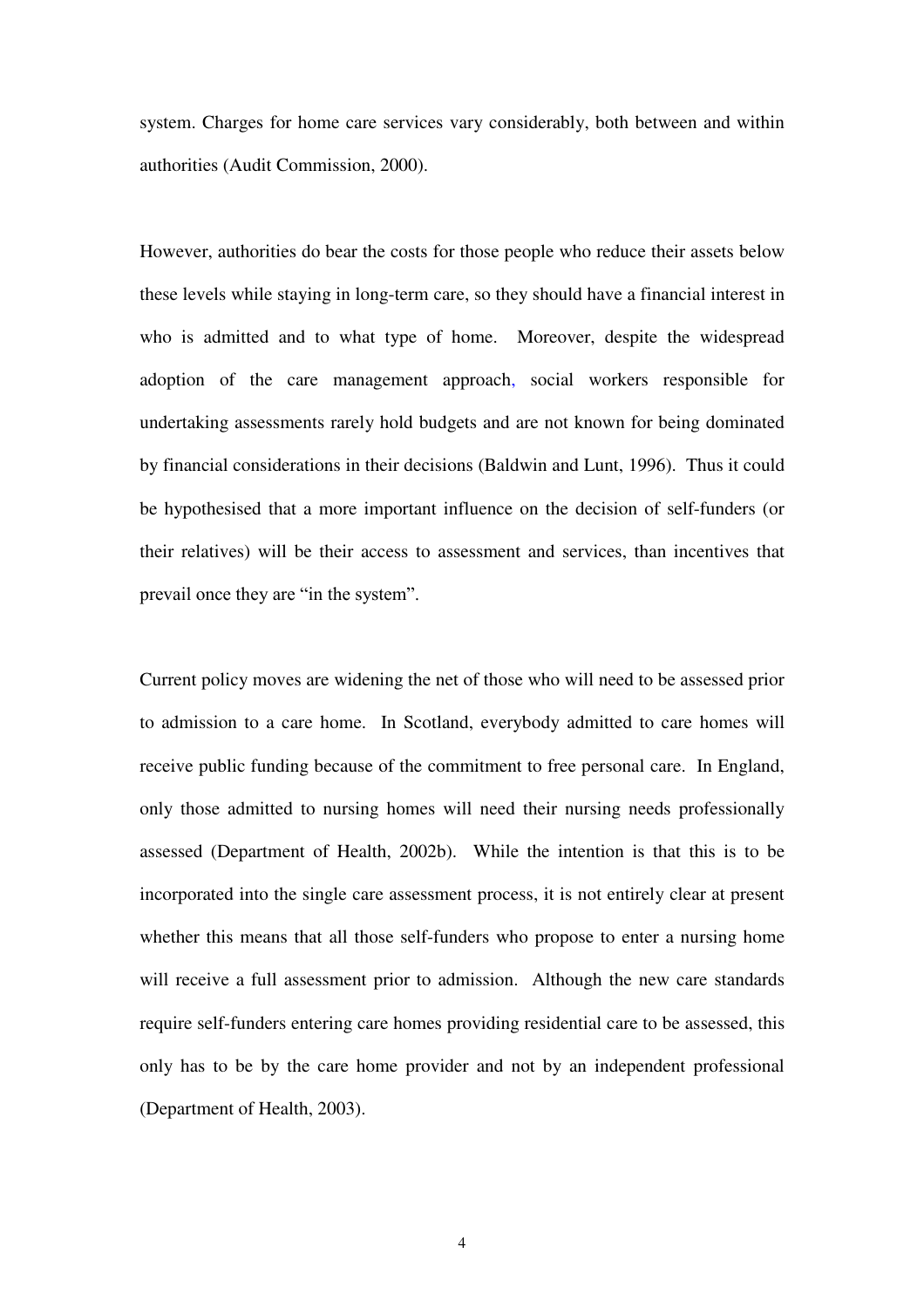A study funded by the Department for Work and Pensions (formerly DSS) provided us with an opportunity to investigate the circumstances of self-funded admissions to care homes (Netten et al., 2002). This was designed to be directly comparable with a previous study of publicly-funded admissions (Bebbington et al., 2001). We outline the method adopted by the studies before describing how self-funders compare with publicly-funded people admitted to homes, the influences on self-funders in their decision to move into a care home and the resources on which they were able to draw. We discuss how these findings can contribute to our understanding of the impact of current policy changes on self-funders, and our thinking about the way that future policy and practice changes could improve the way we use society's resources in the provision of long-term care.

#### **Method**

There are major methodological difficulties in establishing the financial and other circumstances of self-funded admissions (Darton et al., 2000). Establishing appropriate sources of information and achieving a reasonable response rate is problematic at a time in their lives when older people themselves are very vulnerable, and relatives and home managers are likely to be very defensive. Moreover, in the survey of publicly-funded admissions, 80 per cent of older people showed some signs of cognitive impairment and 35 per cent were severely cognitively impaired (Bebbington et al., 2001). In addition, there are always difficulties in identifying reliable financial information under any circumstances.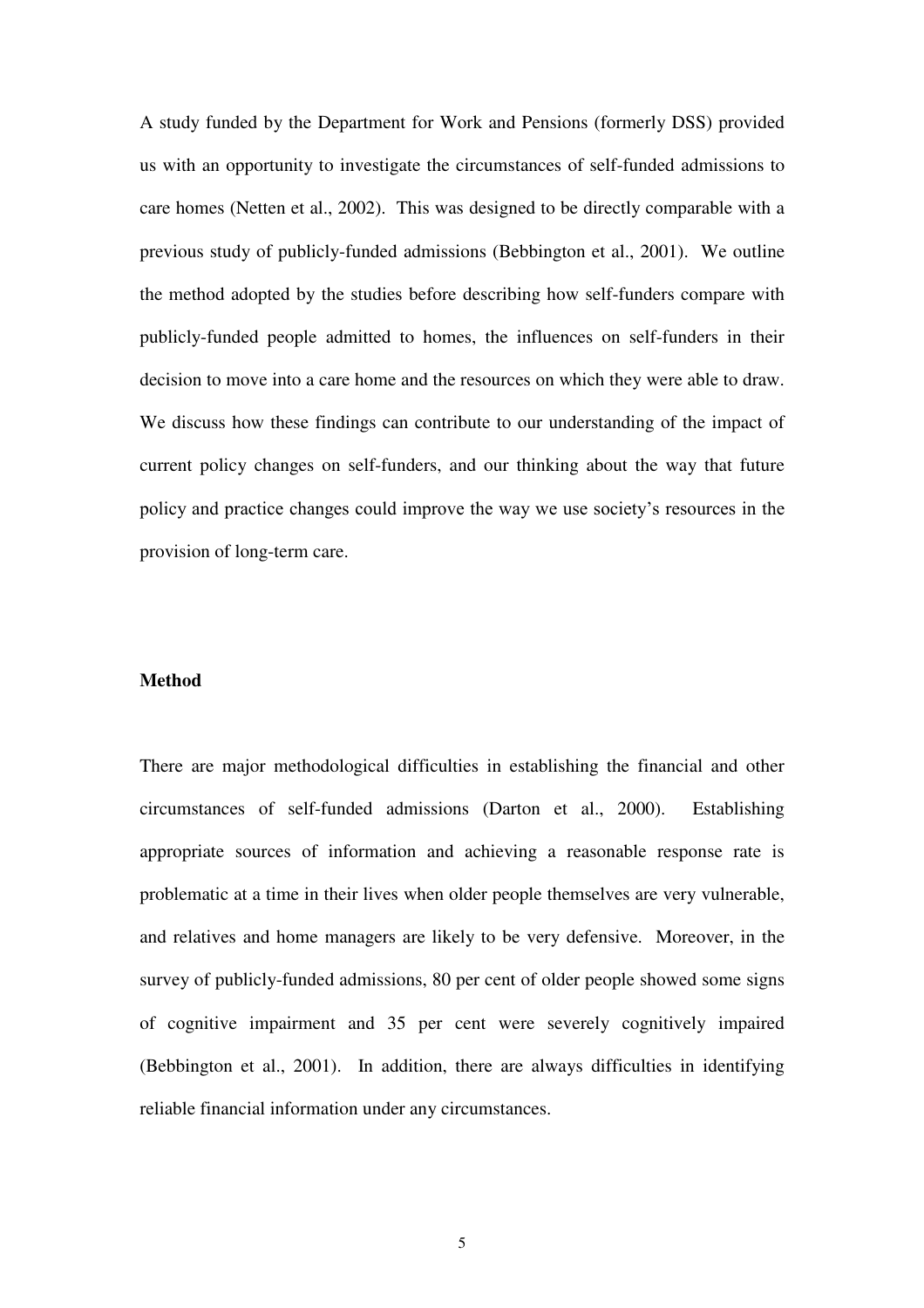In order to identify the feasibility of a full-scale survey, a small-scale study was undertaken prior to the main survey. This identified the data that needed to be collected, devised a broad methodology for data collection and identified the size of the sample required to answer the aims of the survey. Residents themselves were rarely clear about their financial circumstances on admission, so any information that was gathered from this source was likely to need to be verified. Often nobody at the care home knew anything about finances. The most reliable and informed sources were the relatives, who were usually very involved in making decisions. This finding was confirmed by the findings of a project funded by the Office of Fair Trading that ran concurrently with the feasibility study. In that study, approximately 80 per cent of the people who were identified as having helped the older person make a choice about a particular home were members of the family (Wigley et al., 1998). However, some information was regularly available at homes about all admissions (such as age, gender, marital status and previous address).

In the light of the findings of the feasibility study, it was decided not to collect any information directly from older people, although their permission for participation was sought. Instead, attempts were made to interview a relative or other person familiar with the older person's circumstances, wherever one could be identified. Where there was no relative, home managers would be asked a limited number of questions about the resident's finances, to mirror the questions in the interview conducted with relatives. Relatives were approached for an interview four to six weeks after the time of admission, as homes and local authorities use this period of time as a settling-in period and to determine whether the placement should be considered to be permanent.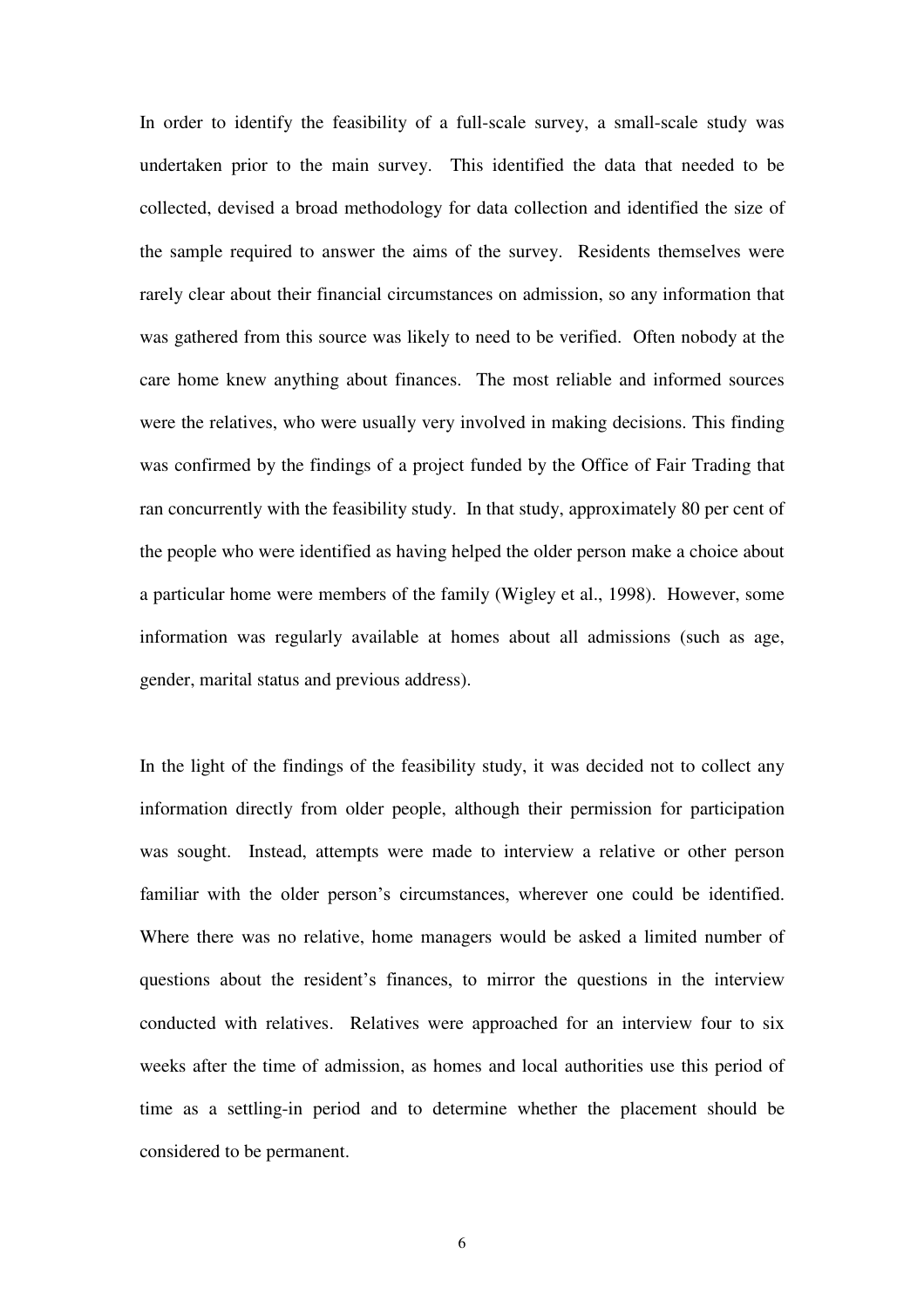A sample of homes in England, Scotland and Wales was selected in order to identify recent and future self-funded admissions. 481 homes, 96 per cent of those approached, agreed to participate. They were asked to identify all self-funded admissions over the previous six months and then contacted on three more occasions to identify all new admissions between July 1999 and March 2000. By the end of the study, 292 of the homes had generated 921 self-funded admissions over a period of 14 months.

Basic demographic information was collected about all self-funded admissions. Information about dependency characteristics was collected for those admitted within the previous two months at each contact with the home (402 cases). Relatives or, in a few instances, friends or professionals such as solicitors, were interviewed about the current financial resources available and the circumstances immediately prior to admission (331 cases). Although not everybody interviewed was in fact a relative this term is used below to refer to this group of informants.

Wherever possible, information was collected about residents on the same basis as information in the previous survey of publicly-funded admissions (Bebbington et al., 2001). This survey of 2,500 admissions took place in 18 local authorities in England in 1995. Information was collected about demographic characteristics, dependency, and service receipt, together with basic information about the fees paid and type of home to which the individual was admitted.

In both studies dependency was measured using a number of items, and a combination of these was used to compile the Barthel Index of Activities of Daily Living (Collin et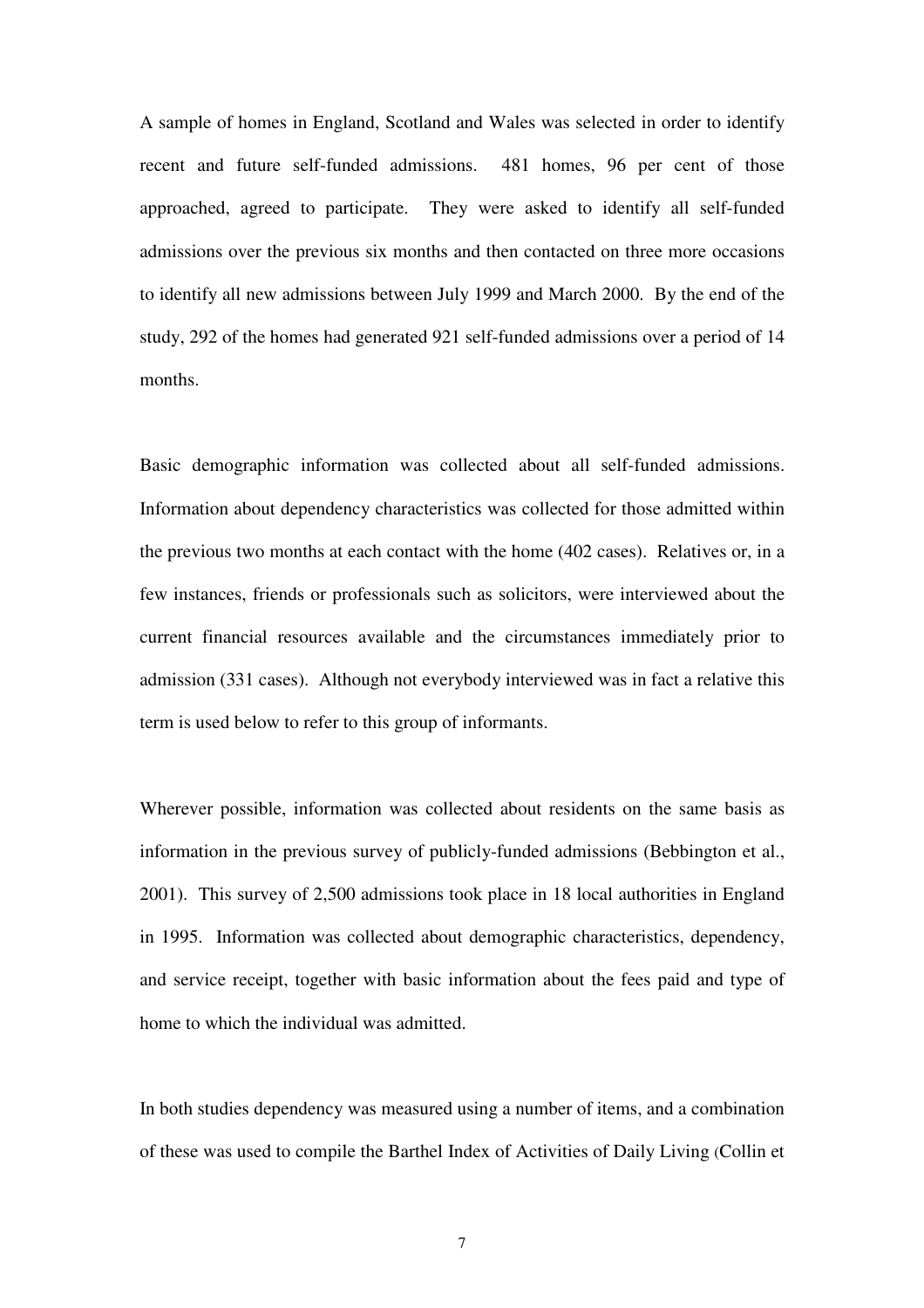al., 1988), a measure of abilities to perform activities of daily living and continence. In this index a maximum score of 20 indicates high functional ability and a score of zero indicates extreme dependence on others. Cognitive impairment and challenging behaviour were measured by using items from the Minimum Data Set (MDS), a structured approach to assessment and problem identification (Morris et al., 1990; Carpenter et al., 1997). A seven-point scale, the Minimum Data Set Cognitive Performance Scale (MDS CPS) (Morris et al., 1994) was compiled from these items. Using these hierarchical categories provided an overview of problems in the areas of memory, functioning and communication. An additional question derived from the MDS concerned the frequency of problem behaviour such as wandering, physical or verbal abuse and antisocial acts. Behavioural symptoms of depression were excluded.

#### **Results**

#### *Type of admission*

Overall, 65 per cent of self-funded admissions were to residential places (as opposed to nursing places). This reflected the rate of admission to the homes in the study, in which there was a slight bias towards residential rather than nursing places. Once the relative number of places was adjusted to match the national proportions, the proportion admitted to residential places was 61 per cent, still significantly higher than among publicly-funded admissions  $(54 \text{ per cent}, p < 0.001)$ .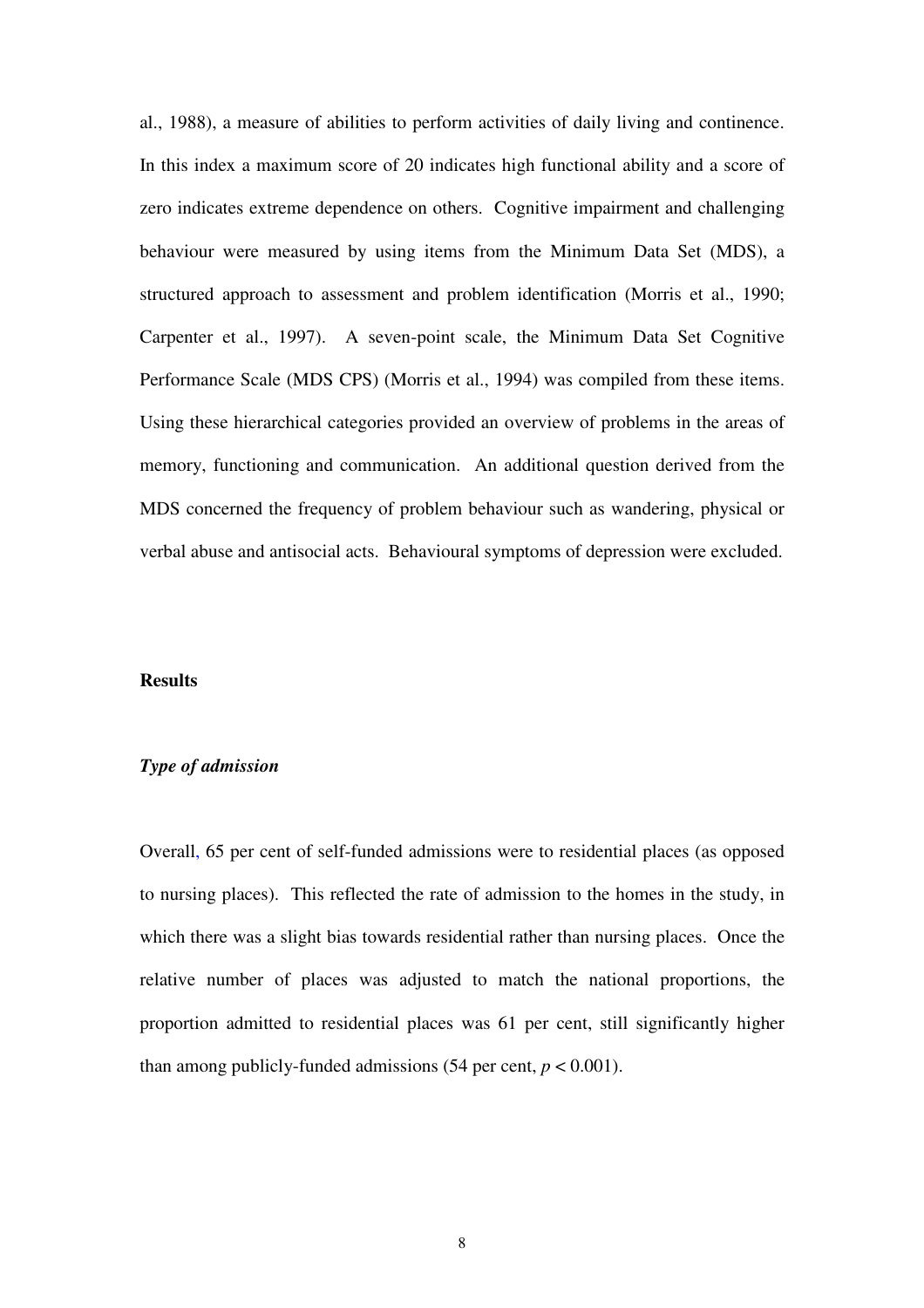Of the 331 people for whom we had information from a relative, 69 per cent were admitted to a residential place. We would expect a tendency to over-represent admissions to residential places among this sample as people admitted to nursing homes are more likely to die shortly after admission. In this study 20 per cent of our sample in nursing homes had died prior to the interview with home managers (so no relative was contacted), compared with 7 per cent of people admitted to a residential place.

#### *Marital status*

Just 15 per cent of the self-funders' sample were married at the point of admission, rather less than among publicly-funded residents, where 20 per cent were married on admission. This is to be expected as those who are married homeowners will be entitled to public support at a lower level of assets, as the value of the home is not taken into consideration unless the partner no longer needs the property. This also explains why a relatively high proportion, 35 (or 26 per cent) of the 133 married people, were moving into a home at the same time as their spouse, or to join their spouse.

As with publicly-funded residents, significantly more people admitted to a nursing place were married (21 per cent) than those admitted to a residential place (11 per cent) ( $p < 0.001$ ). Among publicly-funded residents the proportions were 29 per cent and 18 per cent respectively (Bebbington et al., 1996). However, those married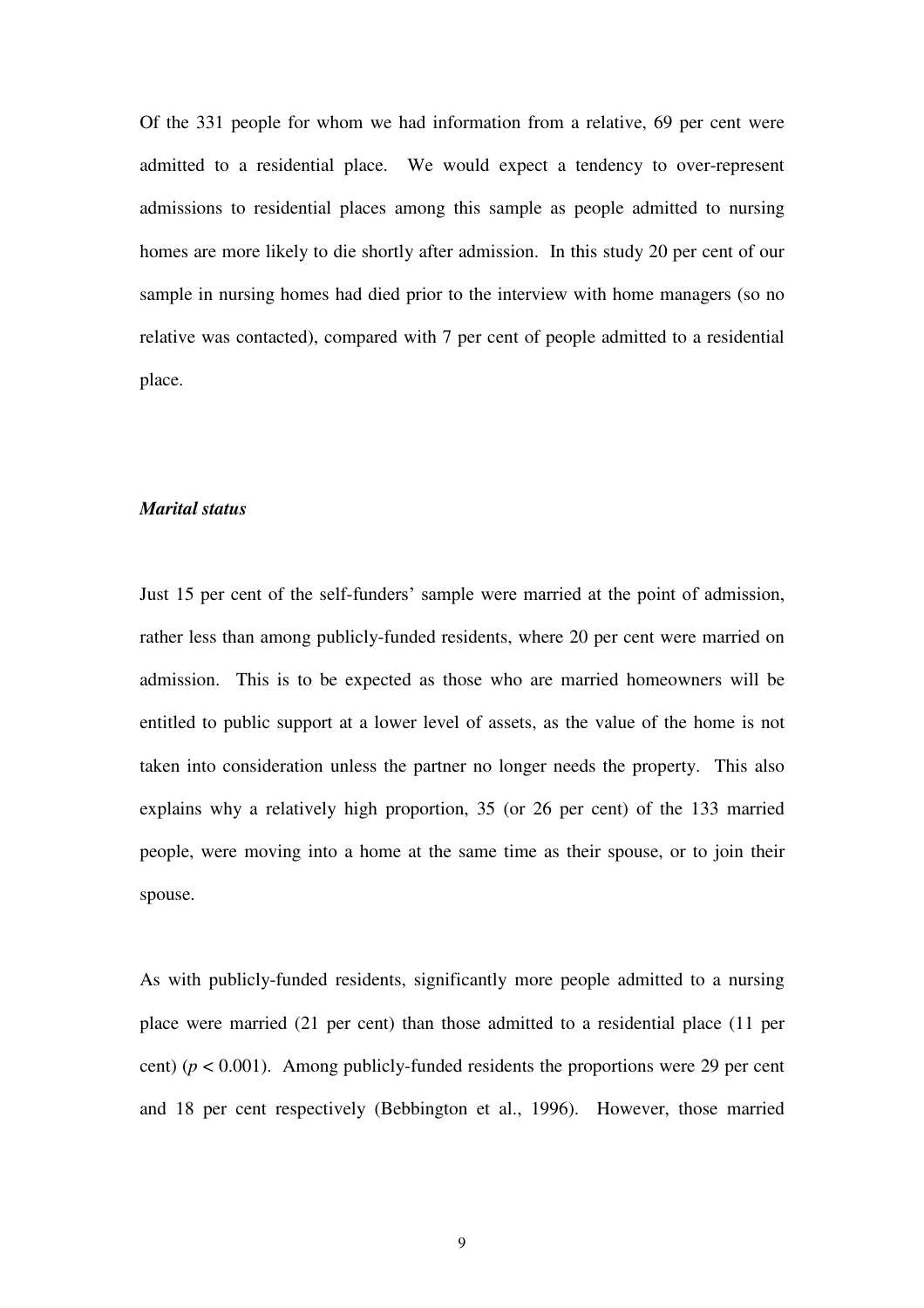couples that were admitted together were significantly more likely to move into a residential home than a nursing or dual registered home (*p* < 0.001).

#### *Home ownership*

Table 1 shows information on household tenure and composition separately by the type of place occupied by the resident. The small number of individuals that owned property that had not been their accommodation prior to admission were classified as owner-occupiers.

81 per cent of the 848 self-funding residents for whom information was available were homeowners prior to admission. This is rather lower than might be anticipated for this group. Over two-thirds of people admitted to care homes are publicly funded and only those living in owner-occupied accommodation with low financial assets who were living with others on admission would be eligible for public funding. In the general population, 66 per cent of all people aged 65 and over in private households, and just over half of those living on their own, were living in owner-occupied accommodation in 1994/1995 (Wittenberg et al., 1998). 51 per cent of owneroccupiers had sold their property by the time of the interview with their relatives. In 75 per cent of these cases the property had been sold to pay for the resident's care. The majority of the remaining 25 per cent had sufficient savings and income to cover their care fees (21 per cent), and for the other 4 per cent of cases the financial information was incomplete.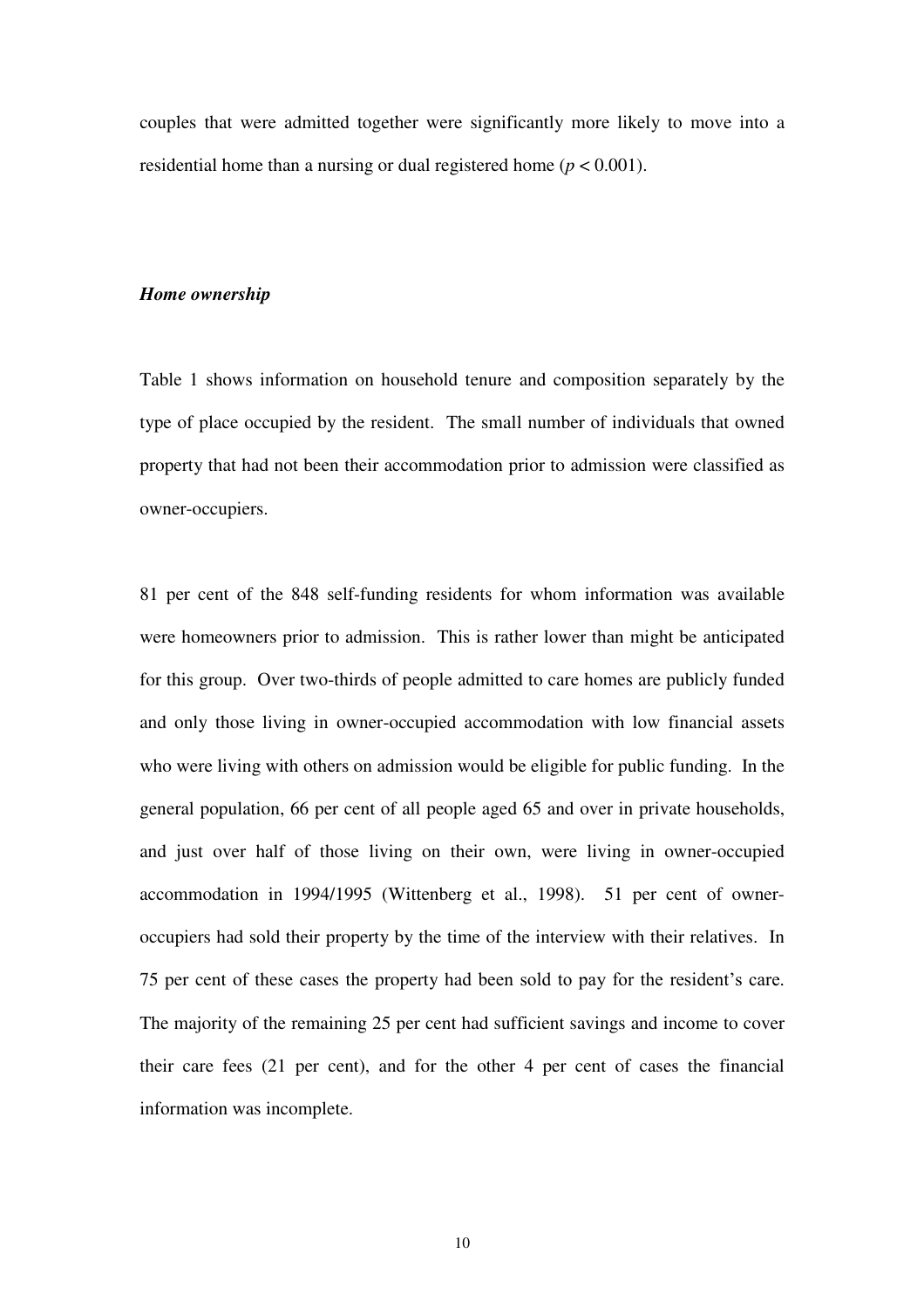Overall, 58 per cent of the individuals for whom information was available had been owner-occupiers, living alone. However, the proportion was higher for those admitted to a residential place (62 per cent) than for those admitted to a nursing place (49 per cent). Conversely, individuals admitted to a nursing place were more likely to have been owner-occupiers and living with other people (34 per cent) than those admitted to a residential place (18 per cent). Among the owner-occupiers living with other people, approximately two-thirds were living with a spouse only.

#### *Income and assets*

Relatives and home managers supplied information about the value of the home where this was available and the council tax band of the property. This information was combined with information about shared ownership to identify the value of assets tied up in property prior to admission. Table 2 shows the distribution of the value of financial assets alone and the total value of assets when property was included.

Although the majority of self-funders' assets were tied up in their home prior to admission, over 60 per cent had more than £20,000 in financial assets other than property prior to admission. However, 6 per cent of people had total assets less than £16,000 and were entitled to public funding and thus an assessment at the point of admission at the time of the study.

Information about income was provided both in bands and actual levels when this was available. Table 3 shows the distribution across income bands. In the 212 cases where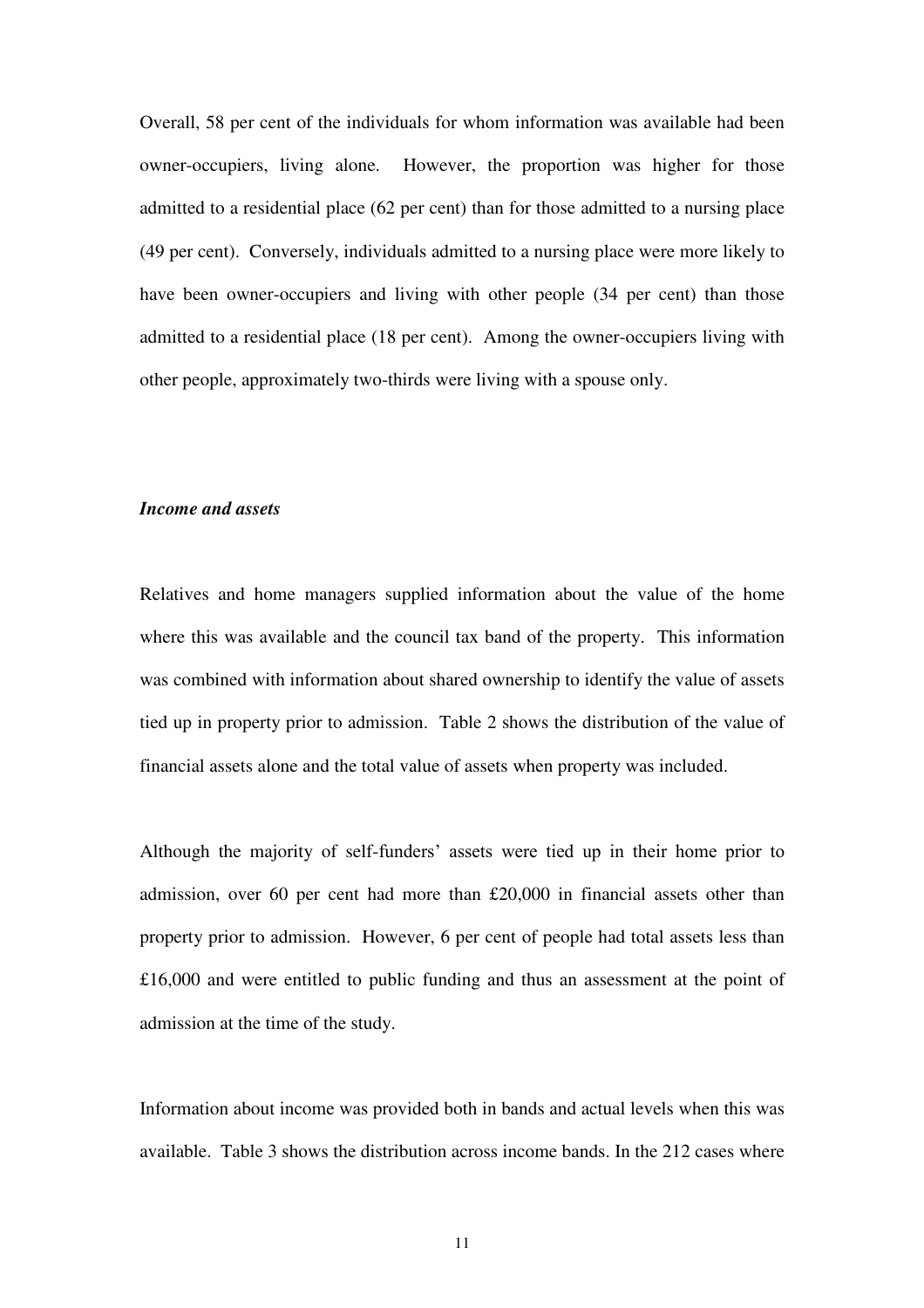actual income was available, mean income was £184 and median income was £150 per week. This is considerably less than standard fees for residential homes. Only in 16 per cent of instances did weekly income exceed the fees being charged by the home.

In our sample, the people who would have become eligible for public funding for the first three months of residence in a care home under the criteria introduced in April 2001 are those:

- who were homeowners at the point of admission,
- whose weekly income would not meet the fees, and
- who had savings and investments below £18,500 (since April 2002, £19,000).

The data collection process means that the closest cut-off point that we can reliably identify corresponds to savings and investments of less than £20,000. This group (80 individuals) constituted 28 per cent of the admissions for which information was available.

#### *Source of admission*

Table 4 shows where people were immediately prior to admission. A lower proportion was admitted directly from hospital (43 per cent), compared with publiclyfunded residents (52 per cent). A similar proportion was admitted from hospital to residential homes (about 40 per cent); it is amongst those admitted to nursing places where the difference is most marked. Less than half of the self-funders were admitted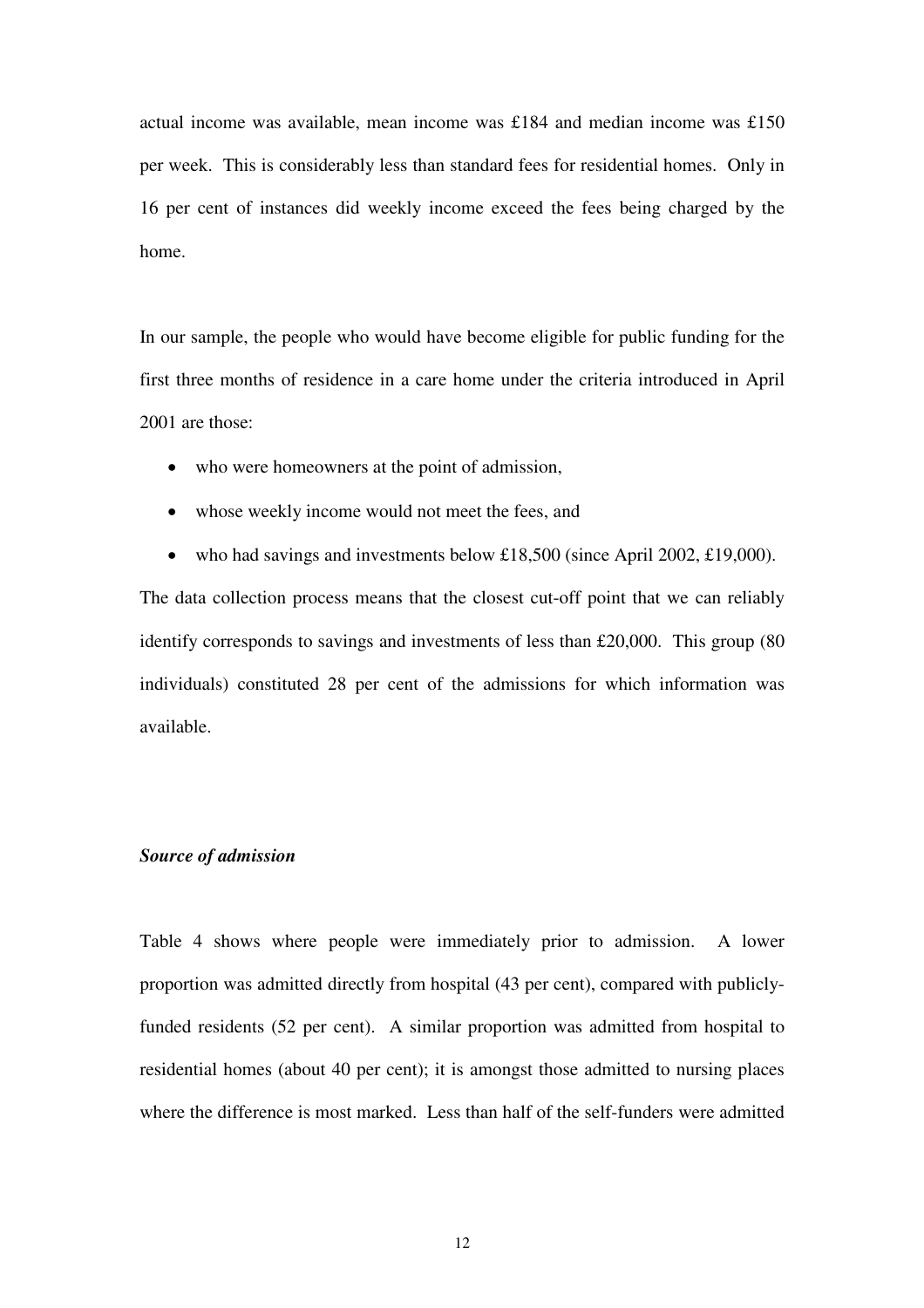from hospital, compared with nearly two-thirds of publicly-funded admissions ( $p <$ 0.001).

As with publicly-funded admissions, the majority of self-funded residents (69 per cent of the 872 for whom information was available) had lived alone prior to their admission to the home or their hospital stay immediately before admission. Among publicly-funded residents for whom this information was available (a sample of 1,982), the proportion was 63 per cent. A significantly lower proportion was admitted from single-person households to nursing homes, both among self-funded (58 per cent) and publicly-funded admissions (52 per cent).

#### *Dependency*

Table 5 shows that in almost all instances there was evidence of lower level of physical dependency among self-funded residents than among publicly-funded residents. This was true in terms of mobility, activities of daily living, and continence.

Self-funded admissions to residential homes were significantly less dependent than publicly-funded residents (average Barthel score  $= 14.1$ , compared with 12.5,  $p \le$ 0.001), although those admitted to nursing homes were similar (Barthel score = 7.1, compared with 6.7). The overall difference in level of dependency reflected both the difference within home type and the higher proportion of self-funded people admitted to residential places.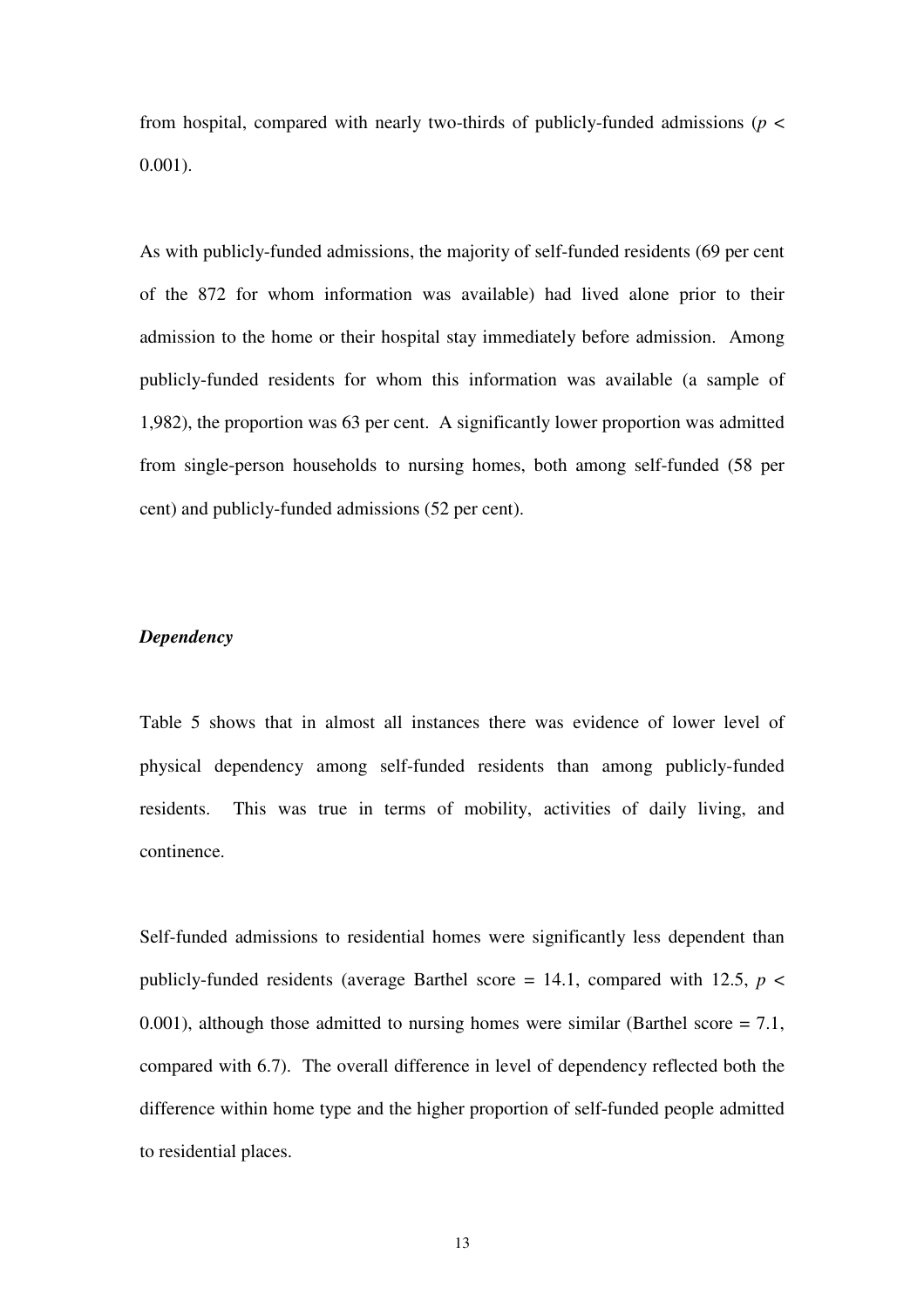There was a similar finding with respect to cognitive impairment (see table 6). A significantly higher proportion of self-funded residents in both residential and nursing homes were identified as entirely cognitively intact (27 per cent overall) and a lower proportion severely impaired (25 per cent overall) than publicly-funded admissions (20 and 35 per cent respectively)  $(p < 0.01)$ .

If we assume that self-funders can be maintained in the community to the same level of dependency as publicly-funded residents, then we can estimate the proportion of residents who need not have been admitted. Thus if we reduce the proportion in the lowest dependency group from 50 per cent to 34 per cent, the proportion of publiclyfunded admissions falling in this category, 24 per cent of self-funders would not have been admitted, although this reduces to 21 per cent if we use the data weighted to reflect the national picture. While this could be due to a positive decision to enter a home for specific perceived benefits, the question is raised whether it is due to lack of access to adequate assessment and support.

#### *Local authority role in the decision to enter a care home*

The majority, just under 60 per cent of 314 residents for whom information was available, had seen a social worker or care manager prior to admission. A full assessment had been conducted in 54 per cent of cases. Out of the 171 people assessed, care managers had recommended admission to 158. In about half of the cases that were not assessed there was no evidence of contact with social services at all. Only in two instances did respondents report that social services had directly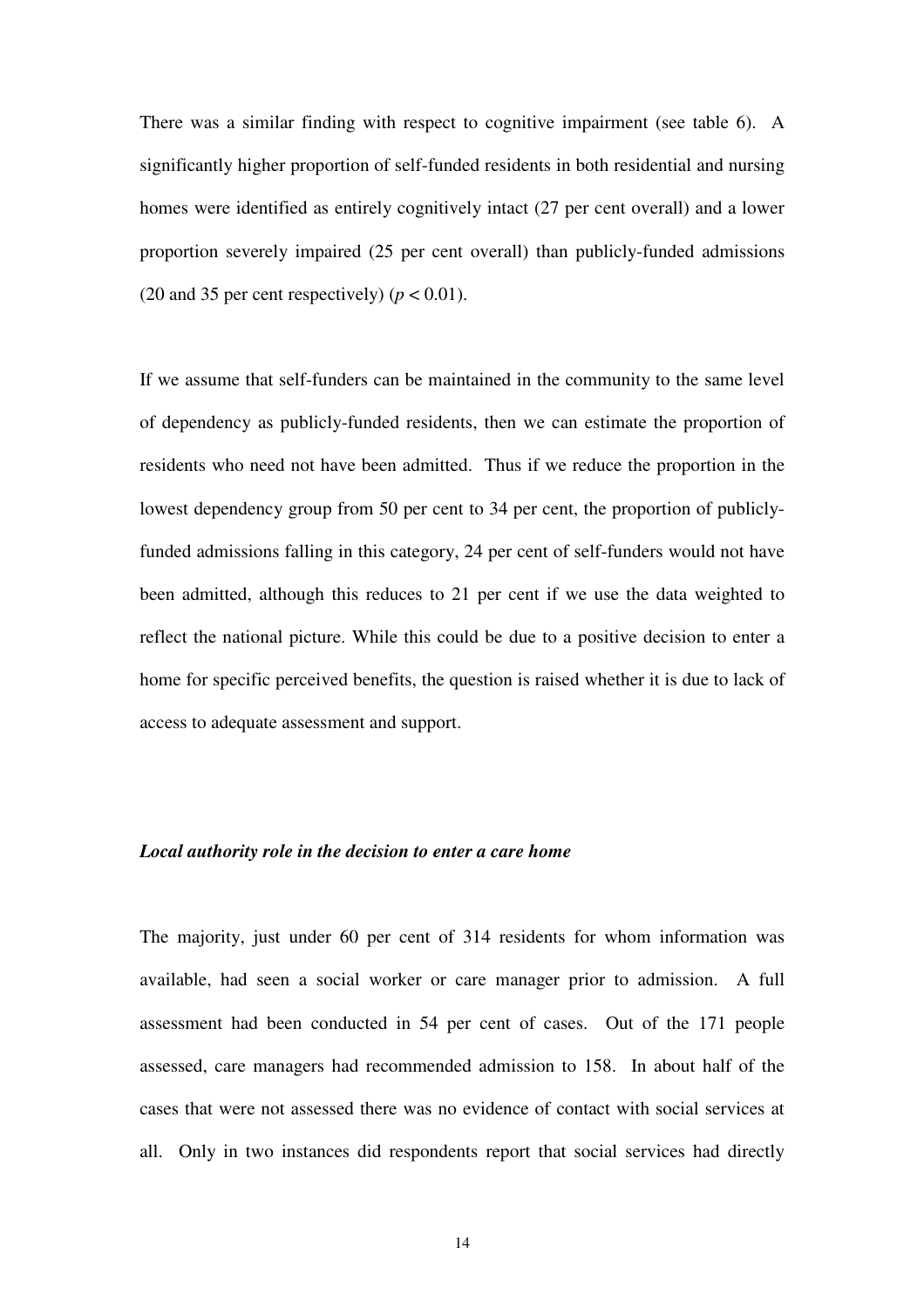refused to assess the older person. Of those that would have been eligible for local authority funding for the first three months, so would need to be assessed under the new arrangements, just 27 people, or 11 per cent of admissions, had not been assessed prior to admission.

People who had been admitted from hospital were much more likely to have been assessed as requiring admission than those who were admitted from their own home (64 per cent compared with 40 per cent,  $p < 0.001$ ). There was no statistically significant difference in terms of the type of place to which people were admitted. Of 98 people admitted to a nursing bed, 58 per cent had been assessed by social services. Of 217 admitted to a residential bed, 52 per cent had been assessed. Those in the lowest dependency category shown in table 5 were slightly less likely to have been assessed as needing to be admitted than those at higher levels of dependency (46 per cent compared with 58 per cent), although this difference did not reach statistical significance.

The assessment role was not seen as necessarily part of the final decision. Only 30 per cent of respondents identified social services as being part of the decision to admit the older person to a home. In 9 per cent of cases social services were identified as the only party involved in the decision.

In just 13 cases (4 per cent of the sample, 8 per cent of those assessed) residents and relatives had not followed the social services' recommendation that the person should stay in their own home with services. Five were admitted to a nursing place and eight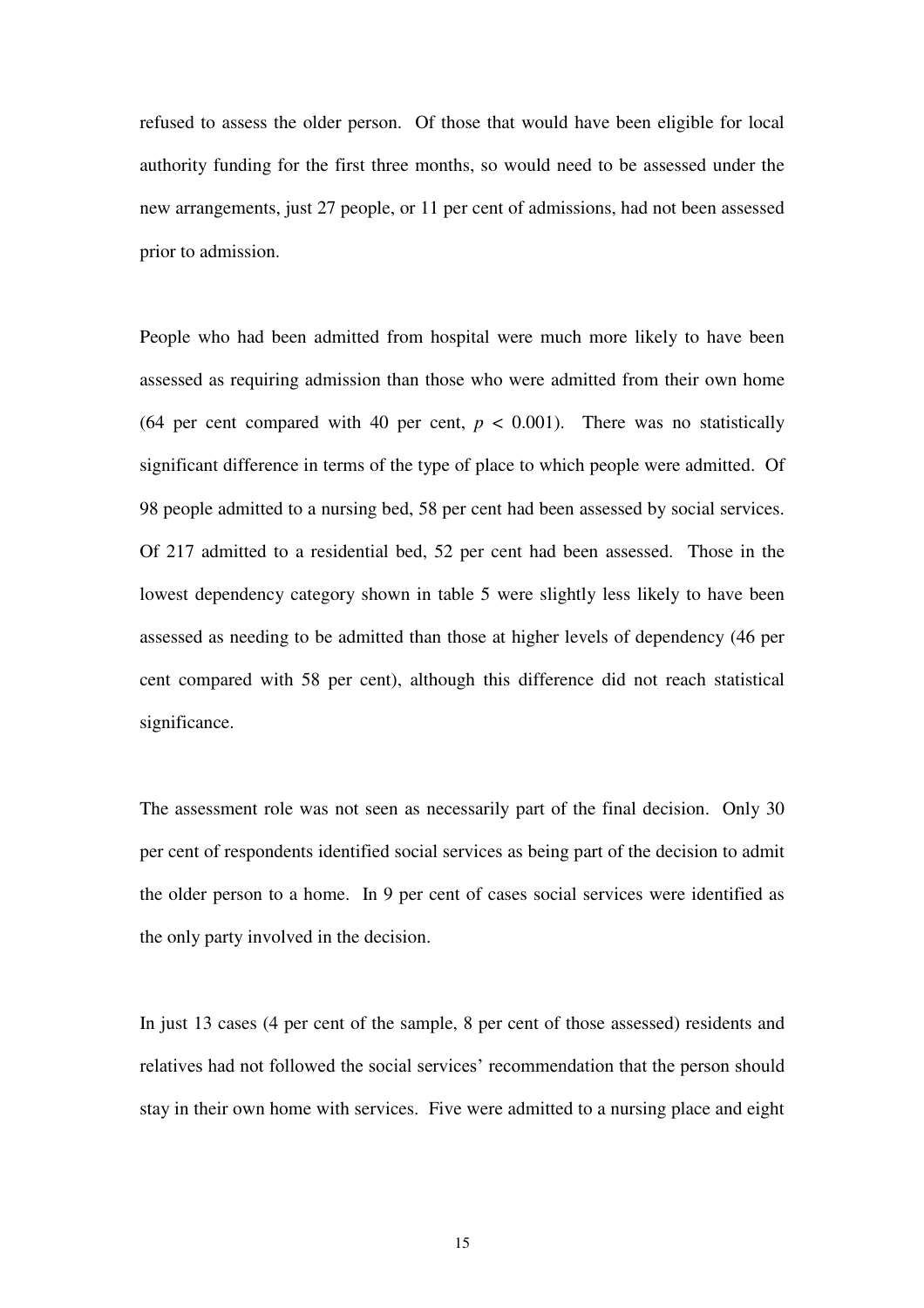to a residential place. Out of these 13 cases the older person was involved in the decision in ten instances.

Overall, just 15 per cent of the residents had made the decision to move into a home alone. The resident made the decision jointly with someone else in just over a quarter of cases, and in 58 per cent of cases someone other than the elderly person made the decision. This was primarily sons and daughters: in 44 per cent of all cases children of the older person were involved in the decision.

#### *Support services*

Table 7 shows the proportions of people receiving services by whether they were admitted to a residential or nursing place. In all, 21 per cent of older people for whom the information was available (318 people) did not receive any of the named services. Of those receiving services, the vast majority received them weekly or more often. Perhaps surprisingly, there was no relationship between receipt of services prior to admission and the probability of having received an assessment by social services.

Home care services, which provide personal care, are of particular importance in maintaining people at home. Less than half (46 per cent) of the sample was receiving local authority-organised home care. On average, these people were receiving eight hours per week, compared with 24 hours per week among the 21 per cent of cases receiving privately-organised care. The difference was largely due to a few cases that had a very high level of private care: two cases were full-time (168 hours per week)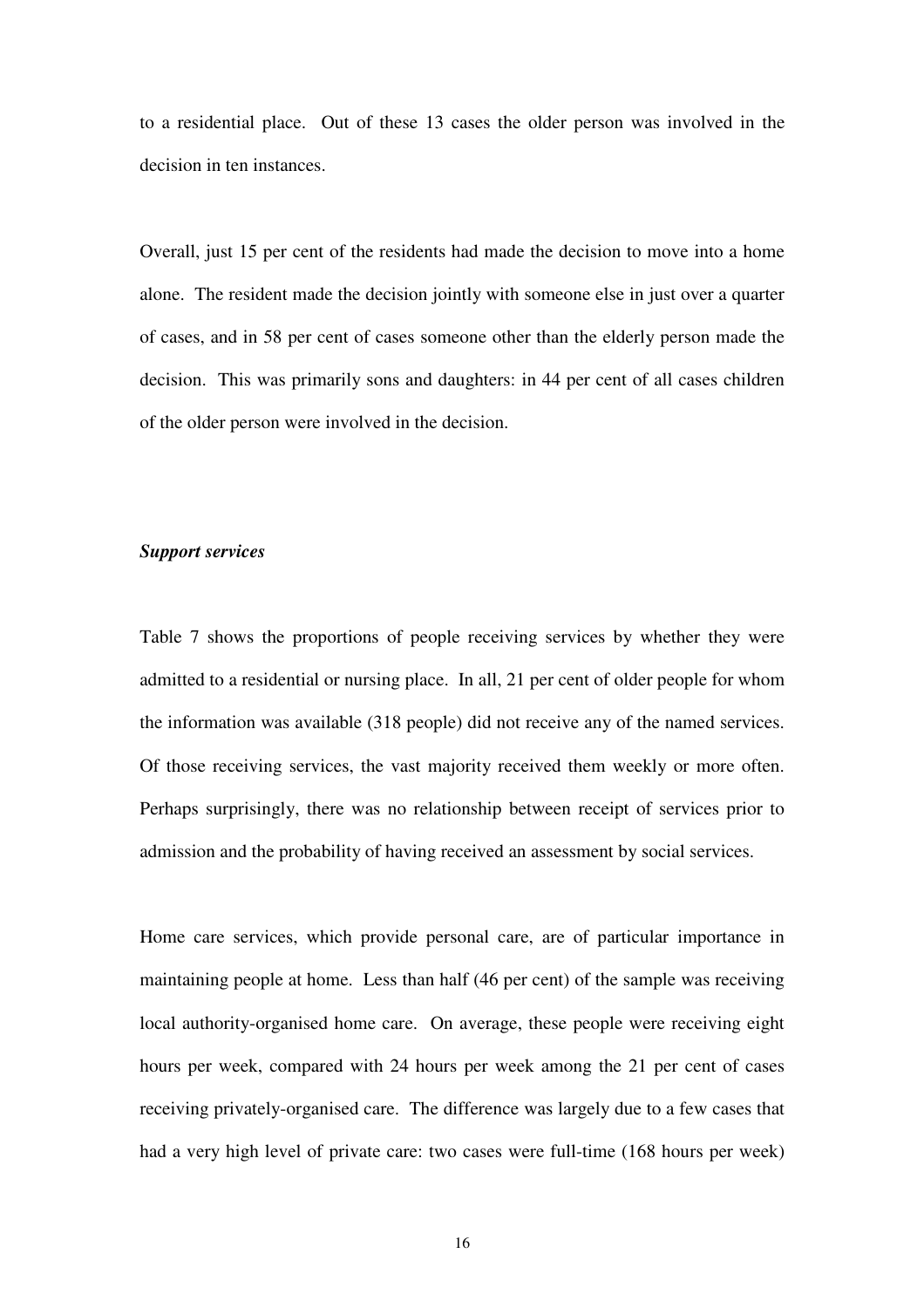and a further four received 70 or more hours per week. The maximum local authority-organised provision was 30 hours per week. However, it was clear that the difference was not just due to a few extreme cases: the median level of privatelyfunded care was eight hours per week, compared with six local authority-organised hours per week.

Twenty-five people, 19 per cent of those receiving local authority-organised services at least weekly, topped this up with privately-organised care at least weekly. In 19 cases they had organised additional home care on a daily basis. The average level of home care amongst all cases that received care from both sources was 32 hours per week. The average total amount of home care among all cases that received either or both local authority or privately-organised care was 14 hours per week.

This evidence tends to suggest that people were not satisfied with the level of home care organised by local authorities. This was supported by a number of comments made by respondents. Although relatives were not asked directly about their views on services, a number took the opportunity to express their views at the open-ended question at the end of the interview. A typical comment was:

"I feel I needed more advice about what my father needed…no-one seemed at all interested".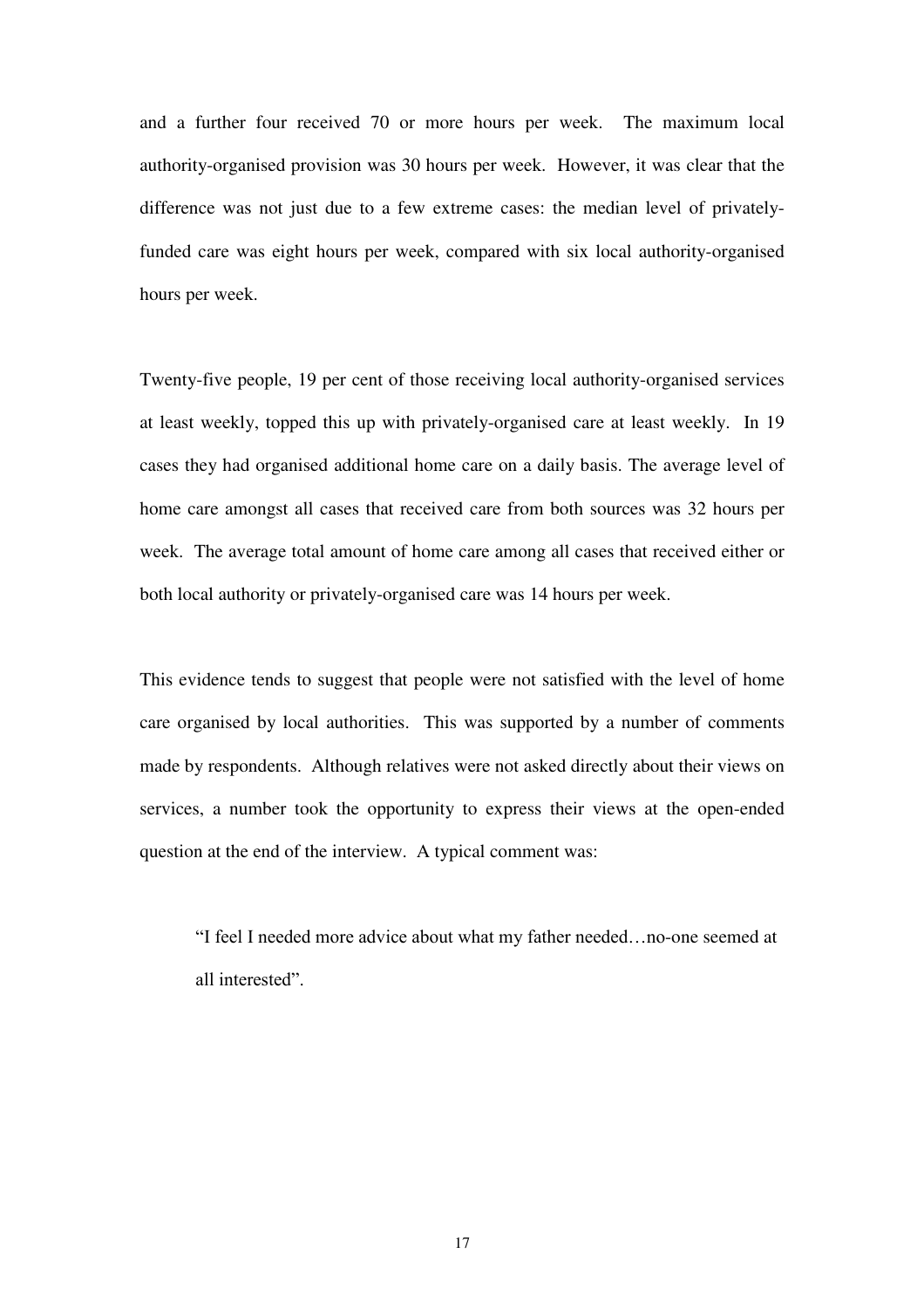#### **Discussion**

The study was concerned with a difficult-to-reach group of people. As a result, some of the sub-groups were quite small. Nevertheless the study gives us an insight into a particularly vulnerable population at a critical stage in their care careers.

The results confirm earlier work that suggested that self-funders tend to be admitted at lower levels of dependency than publicly-funded residents (Netten et al., 2001a). This could reflect preferences, with those who have control over their own resources choosing to be admitted to homes, a choice denied to those dependent on public funding. However, the weight of previous evidence suggests that people prefer to remain in their own homes if at all possible (Warburton, 1994). Very few people were admitted in the face of a local authority assessment that recommended they remain at home, and in even fewer cases was it clear that it was the older person's preference rather than relatives' concerns for their welfare. It is more likely that people are being admitted to homes unnecessarily through lack of access to alternative modes of care.

There is a very strong financial disincentive for self-funded residents to be admitted. The fees usually exceed their income, so they will need to draw on financial assets to meet the costs of living and care. These incentives clearly have an effect on decisions. Other work has identified how they were more likely to be living in lower cost residential homes than in nursing homes, than publicly-funded residents at a similar level of cognitive impairment (Netten et al., 2001b). It is possible that financial incentives explain the lower proportion of self-funders admitted to nursing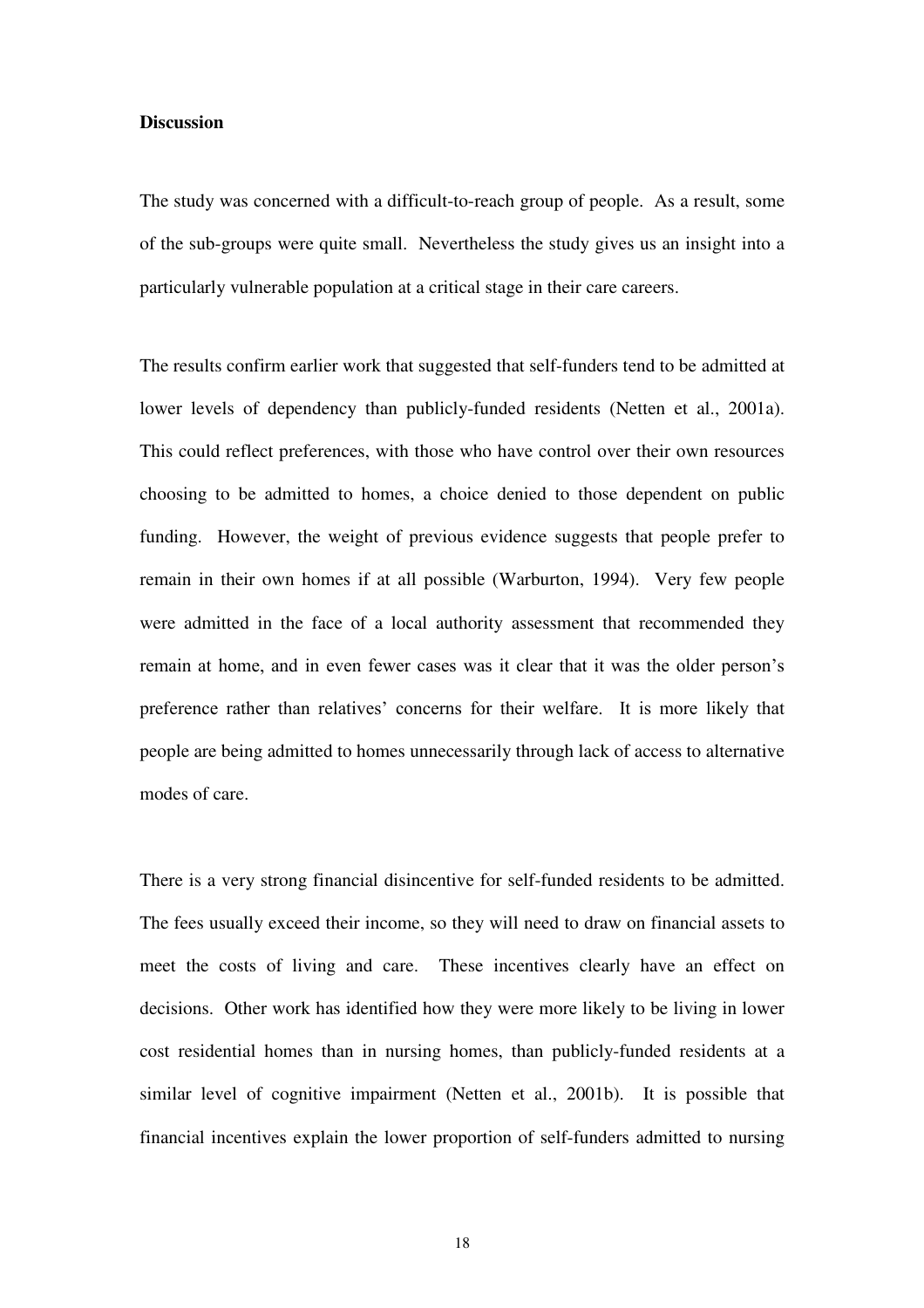homes from hospital. Nevertheless, the evidence above suggests that nearly one in four self-funded residents are being admitted to care homes who need not be.

This raises the question whether we are observing the effect of the perverse incentive on local authorities to place those people who will fund their own care rather than support them in the community. There are two places at which we might observe this perverse incentive in action: at the point of decision to enter care, and access to service packages as an alternative to admission.

Our source of information about the decision-making process was the relative or carer of the older person. As a result, our sample is biased against those without an "advocate or representative to act on the individual's behalf" where local authorities are obliged to "make the arrangements and to contract for the person's care" (Department of Health, 1998, paragraph 10). However, Department of Health guidance is that, even if people are able to pay the full cost of any service or make their own arrangements, they should be advised about what type of care they require and informed about services available (Department of Health, 1998, paragraph 8). Wright (2002) identified that in 1999 it was still common practice for local authorities to deploy a number of tactics to avoid carrying out needs assessments of people with assets above the capital limit. In practice, only just over half of our sample received an assessment. Very few people were directly refused an assessment, although they could have been discouraged from asking. It is most likely that those people who were not in touch with social services were not aware that they could ask for an assessment if the older person was able to fund their own care. There was no evidence that the assessments themselves were biased towards admitting self-funders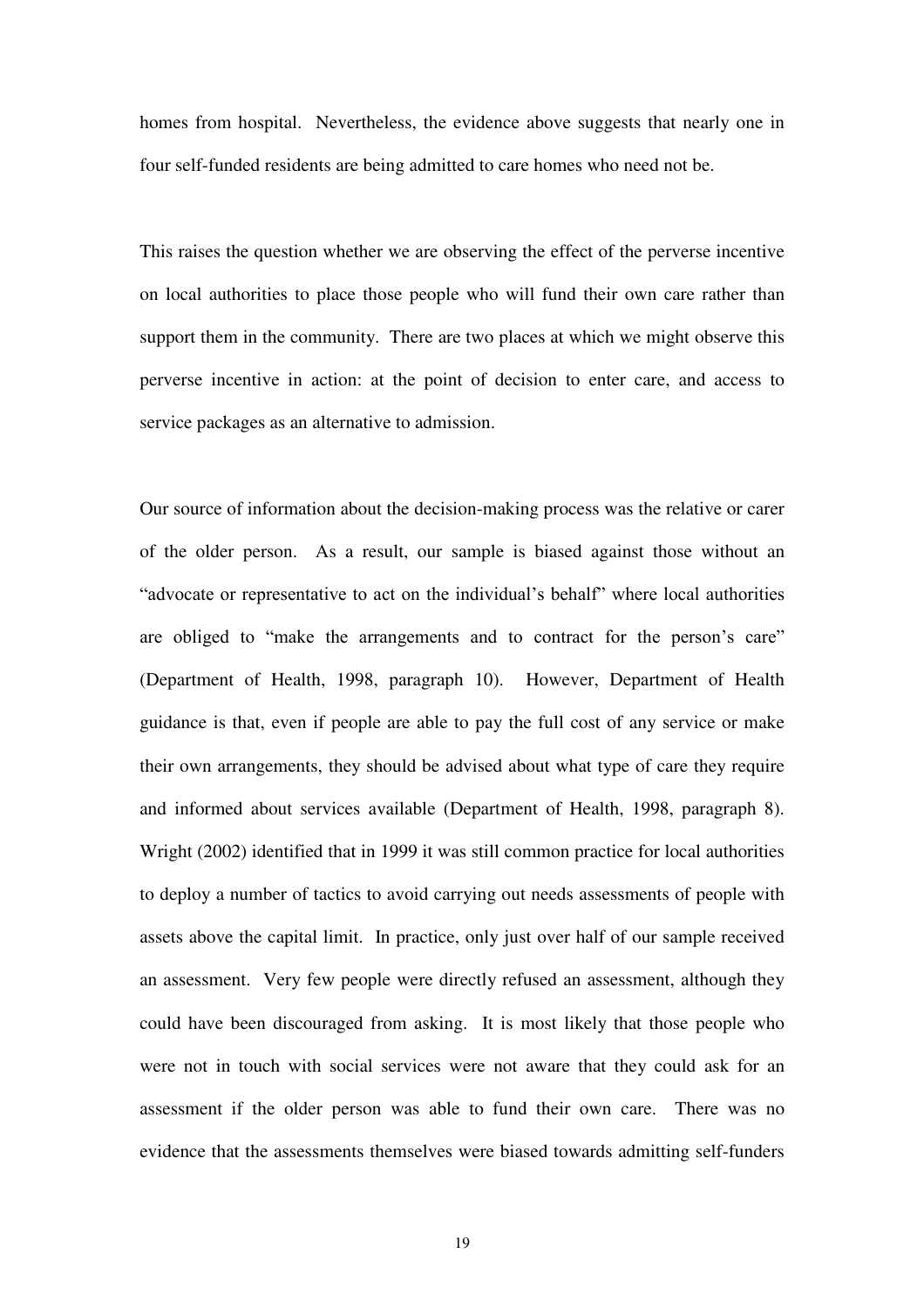at lower levels of dependency. However, there clearly is a group of people who are not receiving assessments who could have been supported in their own homes.

In terms of packages of care, self-funders were receiving less in the way of community care than their publicly-funded counterparts (Netten et al., 2002). Those who were assessed as needing to be admitted were no more likely to be receiving services, but from this study we cannot observe those over the capital limit who were assessed and provided with a community care package as an alternative to admission to a care home. However, as Wright (2000) also found in her smaller scale study of self-funders, the evidence suggests considerable dissatisfaction with the level of access to support provided in the community prior to admission.

It was argued above that more self-funders would be assessed as a result of policy changes that have happened since the time of the study. In total, 86 people, 30 per cent of the sample for which we had full information, would have been affected by the policy changes. The vast majority of these, 80, or 28 per cent of the sample, would have benefited from the three-month exclusion of the value of their home from entitlement to support, an entitlement that was not available at the time of the study. Nearly two-thirds of those that would have been affected by the policy changes were assessed by social services prior to admission. As a result, in England just 11 per cent more of self-funders would be assessed as a result of the three month exclusion.

However, the major policy impact will result from the changes to funding personal and nursing care. As a result of the new funding arrangements in Scotland all admissions would now be assessed, twice the number assessed in our study.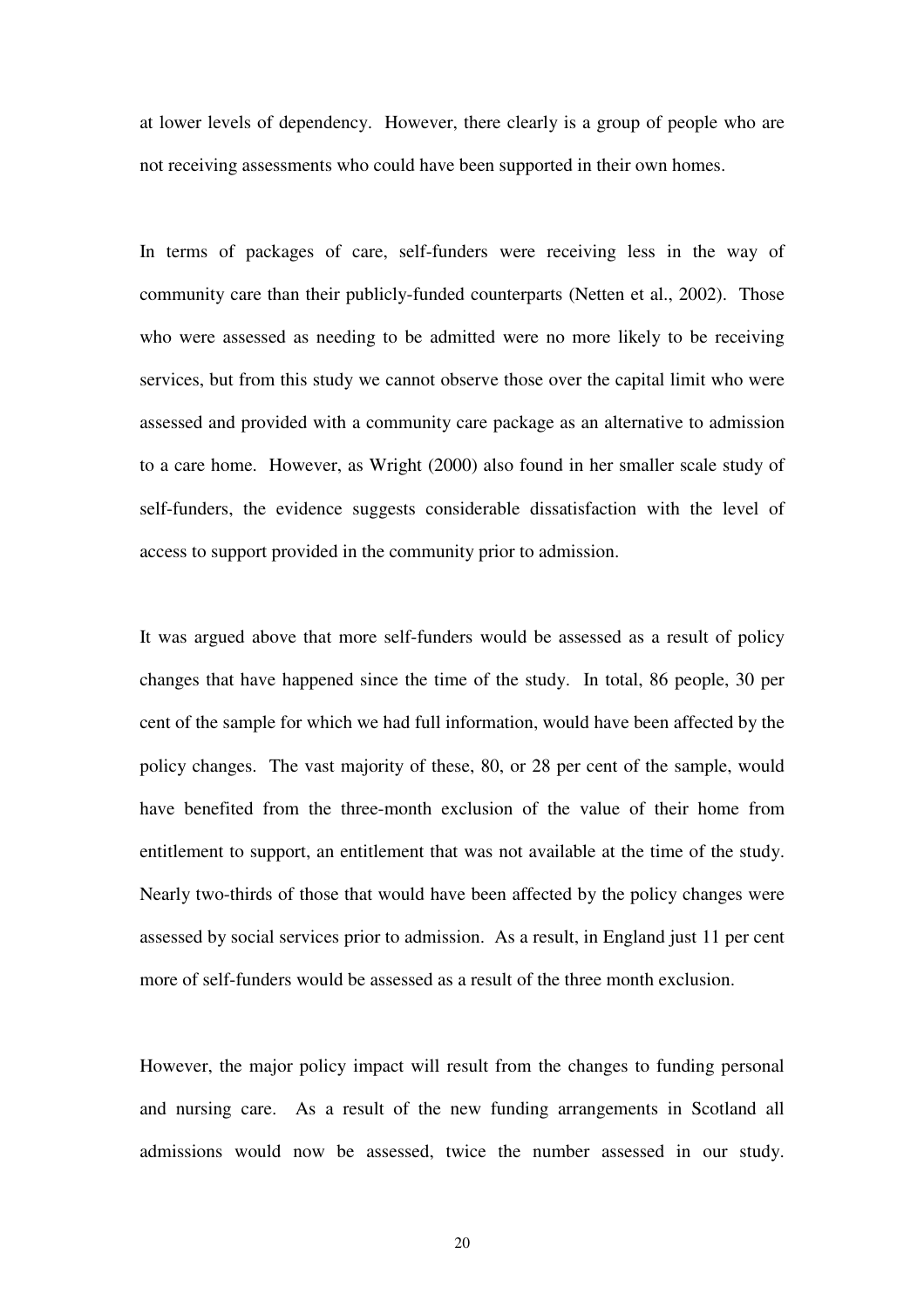Moreover, the meeting of all personal care and nursing costs should ensure greater incentives to provide packages of care in the community rather than admit people to care homes. In England, however, only 13 per cent more of self-funded admissions would be assessed because of the funding of nursing care*.* Whether this assessment would facilitate access to services that might prevent admission is not at all clear. Moreover, these assessments will be targeted on those least likely to be diverted to community-based care.

In the introduction we suggested that, ideally, we want to move towards systems where information and incentives combine to maximise the production of welfare and minimise the use of resources in this process. The results suggest that, while current policies are moving us in the right direction, there are still important perverse incentives and evidence of lack of access affecting self-funders' decisions about longterm care.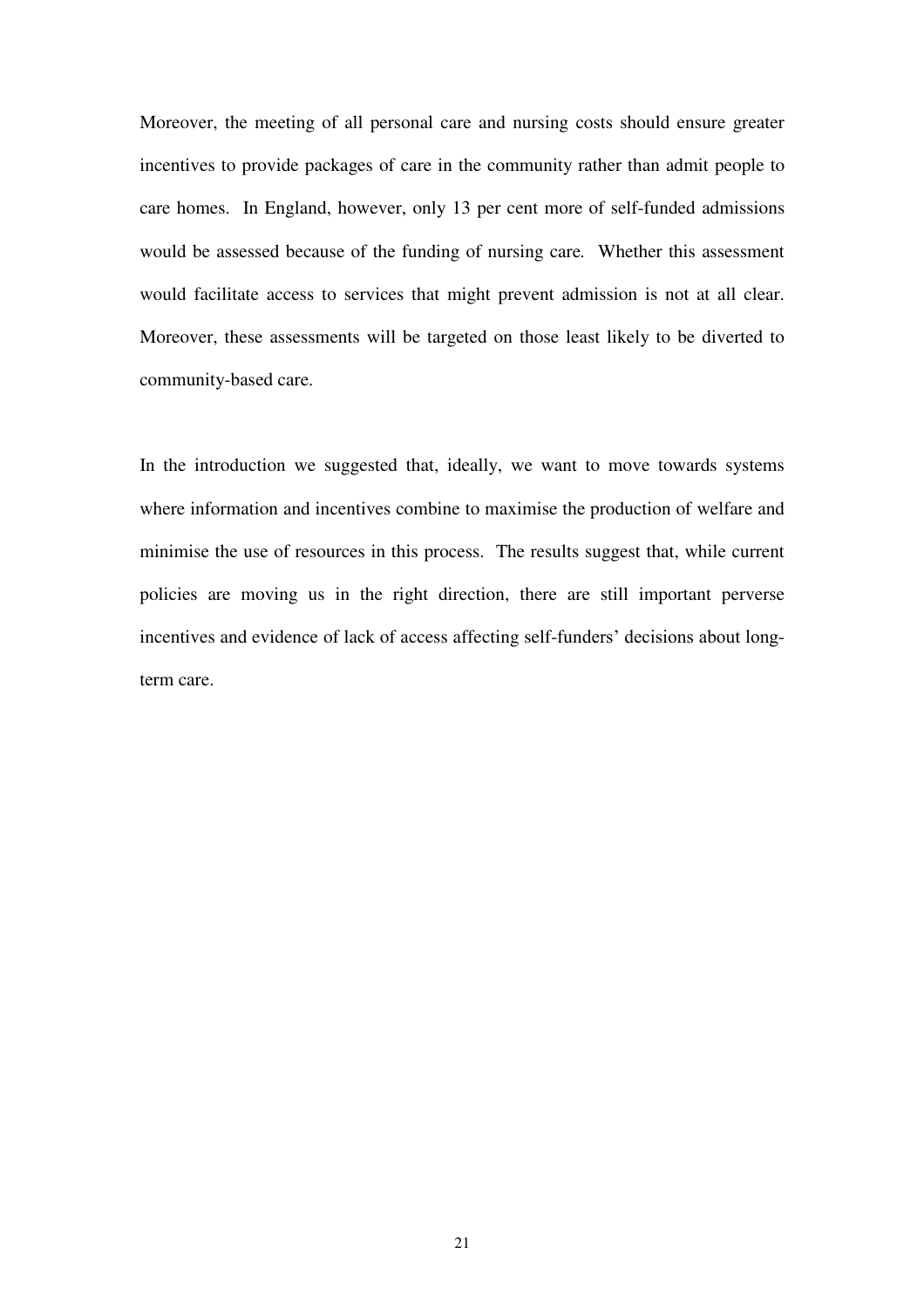#### **Table 1: Household tenure and composition, by type of place occupied**

| Household tenure and composition                                                                                                     | Residential place             |                                       | Nursing place               |                           | All places                    |                          |
|--------------------------------------------------------------------------------------------------------------------------------------|-------------------------------|---------------------------------------|-----------------------------|---------------------------|-------------------------------|--------------------------|
|                                                                                                                                      | No.                           | $\%$                                  | No.                         | $\%$                      | No.                           | $\%$                     |
| Owner-occupier, living alone<br>Owner-occupier, living with others<br>Not owner-occupier<br>Information incomplete<br>Not applicable | 350<br>100<br>107<br>32<br>10 | 58<br>17<br>18<br>5<br>$\overline{2}$ | 125<br>87<br>43<br>52<br>15 | 39<br>27<br>13<br>16<br>5 | 475<br>187<br>150<br>84<br>25 | 52<br>20<br>16<br>9<br>3 |
| Total number of residents                                                                                                            | 599                           | 100                                   | 322                         | 100                       | 921                           | 100                      |

### **Table 2: Value of assets owned by resident**

| Value of assets                                                                                                                    |                                        | Savings and investments              | All Assets                              |                                    |  |
|------------------------------------------------------------------------------------------------------------------------------------|----------------------------------------|--------------------------------------|-----------------------------------------|------------------------------------|--|
|                                                                                                                                    | No.                                    | $\%$                                 | No.                                     | $\%$                               |  |
| Less than $£16,000$<br>£16,000-20,000<br>£20,000-30,000<br>£30,000-40,000<br>£40,000-50,000<br>£50,000-100,000<br>£100,000 or more | 90<br>35<br>52<br>24<br>22<br>53<br>40 | 28<br>11<br>16<br>8<br>7<br>17<br>13 | 18<br>10<br>30<br>18<br>21<br>95<br>113 | 6<br>3<br>10<br>6<br>7<br>31<br>37 |  |
| Number of residents                                                                                                                | 316                                    | 100                                  | 305                                     | 100                                |  |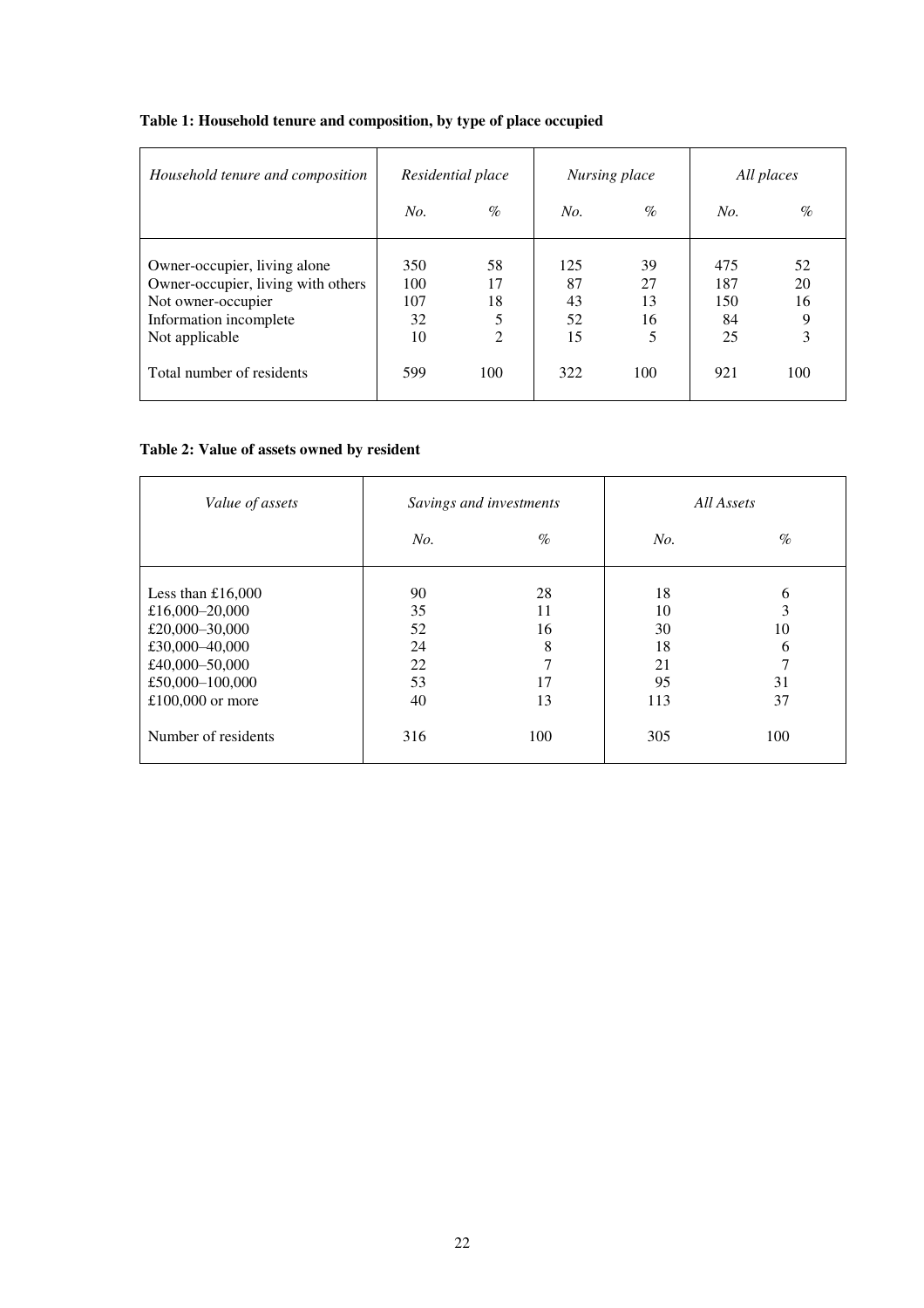| Average weekly income | Residential place |                  | Nursing place |          | All places |                |
|-----------------------|-------------------|------------------|---------------|----------|------------|----------------|
|                       | No.               | $\%$             | No.           | $\%$     | No.        | $\%$           |
| Less than $£75$       | 19                | 9                | 5             | 5        | 24         | 8              |
| £75–99<br>£100-124    | 23<br>28          | 11<br>13         | 11<br>14      | 11<br>14 | 34<br>42   | 11<br>14       |
| £125–149              | 24                | 11               | 9             | 9        | 33         | 11             |
| £150-174              | 20                | 10               | 15            | 15       | 35         | 11             |
| £175-199              | 16                | 8                | 5             | 5        | 21         | 7              |
| £200-224              | 17                | 8                | 8             | 8        | 25         | 8              |
| £225-249              | 12                | 6                | 5             | 5        | 17         | 6              |
| £250-299              | 21                | 10               | 10            | 10       | 31         | 10             |
| £300-349              | 10                | 5                | 5             | 5        | 15         | 5              |
| £350-399              | 7                 | 3                |               | Ι.       | 8          | 3              |
| £400-499              | 5                 | $\boldsymbol{2}$ | 6             | 6        | 11         | 4              |
| £500 or more          | 8                 | 4                | 5             | 5        | 13         | $\overline{4}$ |
| Number of residents   | 210               | 100              | 99            | 100      | 309        | 100            |

#### **Table 3: Average weekly income of resident from all sources, by type of place occupied**

#### **Table 4: Source of admission, by type of place occupied**

| Source of admission                                 |                          | Self-funded        |                               |                     | Publicly-funded                  |                |
|-----------------------------------------------------|--------------------------|--------------------|-------------------------------|---------------------|----------------------------------|----------------|
|                                                     | Residential              | <b>Nursing</b>     | All                           | Residential         | <b>Nursing</b>                   | All            |
|                                                     | $\%$                     | $\%$               | $\%$                          | $\%$                | $\%$                             | $\%$           |
| Private household<br>Care home<br>Hospital<br>Other | 52<br>$\mathbf{7}$<br>40 | 44<br>5<br>48<br>2 | 49<br>$\mathbf{r}$<br>43<br>2 | 46<br>11<br>42<br>1 | 20<br>16<br>63<br>$\overline{c}$ | 34<br>13<br>52 |
| Number of residents                                 | 599                      | 322                | 921                           | 1310                | 1123                             | 2433           |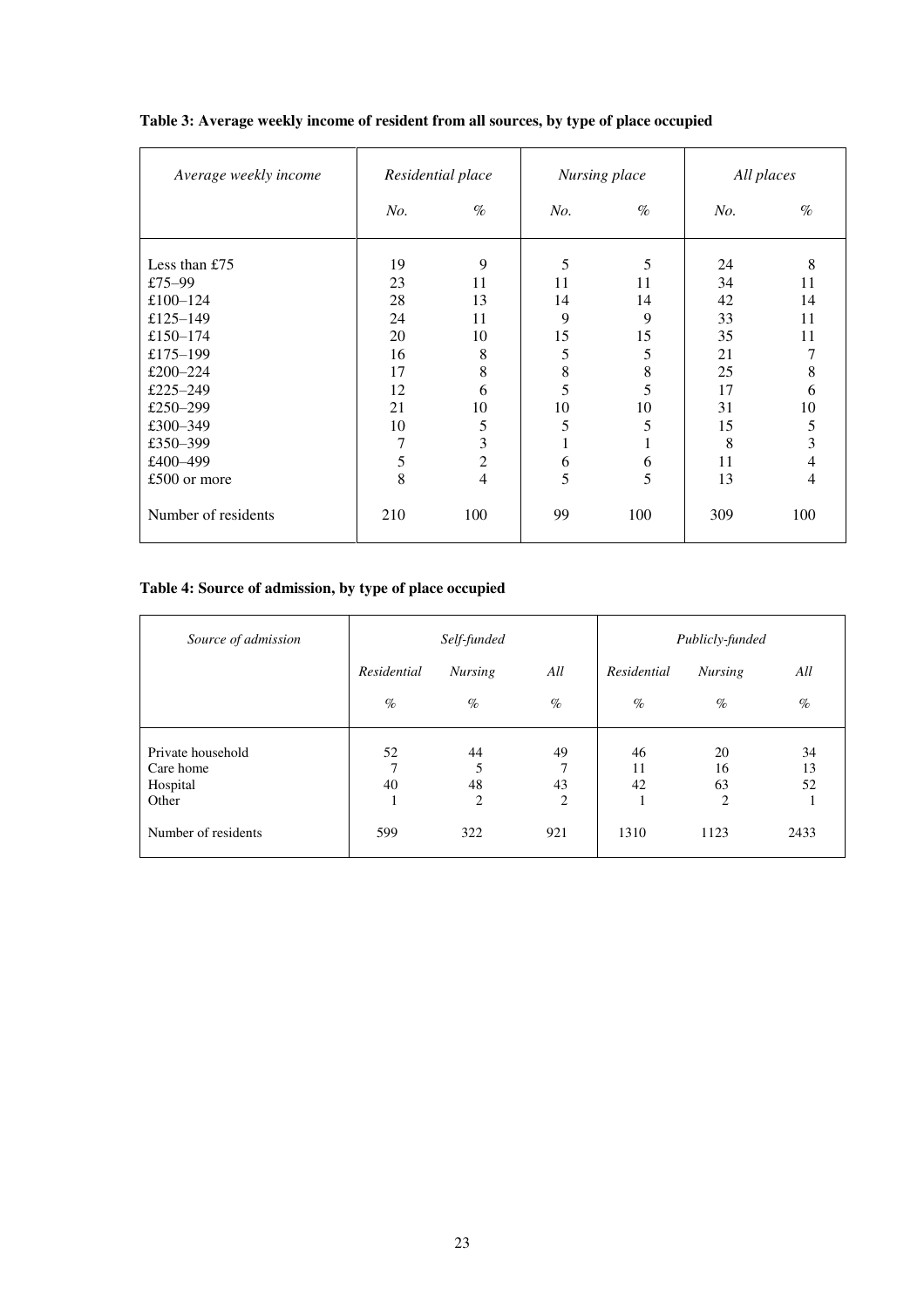| Dependency characteristics   | Self-funded |                |      | Publicly-funded |                |      |
|------------------------------|-------------|----------------|------|-----------------|----------------|------|
|                              | Residential | <b>Nursing</b> | All  | Residential     | <b>Nursing</b> | All  |
|                              | $\%$        | $\%$           | $\%$ | $\%$            | $\%$           | $\%$ |
| Self care (need assistance)  |             |                |      |                 |                |      |
| Wash face and hands          | 18          | 58             | 31   | 34              | 67             | 49   |
| Bath or wash all over        | 80          | 91             | 84   | 86              | 95             | 90   |
| <b>Dress</b>                 | 46          | 83             | 58   | 58              | 88             | 72   |
| Feed self                    | 4           | 38             | 16   | 11              | 38             | 23   |
| Use WC                       | 17          | 60             | 32   | 28              | 73             | 49   |
| Transfer (bed/chair)         | 25          | 73             | 41   | 32              | 76             | 52   |
| Continence                   |             |                |      |                 |                |      |
| Continent                    | 60          | 35             | 52   | 53              | 24             | 40   |
| Occasional accidents         | 24          | 23             | 24   | 32              | 30             | 31   |
| Incontinent                  | 16          | 42             | 25   | 15              | 46             | 29   |
| Barthel Index (grouped)      |             |                |      |                 |                |      |
| Low dependence (Score 13-20) | 66          | 19             | 50   | 52              | 12             | 34   |
| Moderate dep (Score 9-12)    | 18          | 18             | 18   | 28              | 19             | 24   |
| Severe dep (Score 5-8)       | 11          | 26             | 16   | 15              | 32             | 23   |
| Total dependence (Score 0-4) | 4           | 37             | 15   | $\overline{4}$  | 37             | 19   |
| Number of residents          | 261         | 135            | 396  | 1310            | 1124           | 2434 |

#### **Table 5: Dependency characteristics, by type of place occupied**

#### **Table 6: Cognitive impairment and behavioural problems, by type of place occupied**

| Cognitive impairment/<br>behavioural problems | Self-funded |                |      | Publicly-funded |                |      |
|-----------------------------------------------|-------------|----------------|------|-----------------|----------------|------|
|                                               | Residential | <b>Nursing</b> | All  | Residential     | <b>Nursing</b> | All  |
|                                               | $\%$        | $\%$           | $\%$ | $\%$            | $\%$           | $\%$ |
| MDS CPS categories                            |             |                |      |                 |                |      |
| Intact $(0)$                                  | 27          | 28             | 27   | 22              | 18             | 20   |
| Mild impairment $(1-3)$                       | 52          | 40             | 48   | 52              | 36             | 45   |
| Severe impairment (4–6)                       | 21          | 32             | 25   | 26              | 46             | 35   |
| Frequency of problem behaviour                |             |                |      |                 |                |      |
| Never/very unusual                            | 70          | 70             | 70   | 67              | 65             | 66   |
| Sometimes (>weekly)                           | 12          | 16             | 14   | 21              | 20             | 20   |
| Frequently (daily)                            | 18          | 14             | 17   | 13              | 16             | 14   |
| Number of residents                           | 261         | 136            | 397  | 1261            | 1025           | 2286 |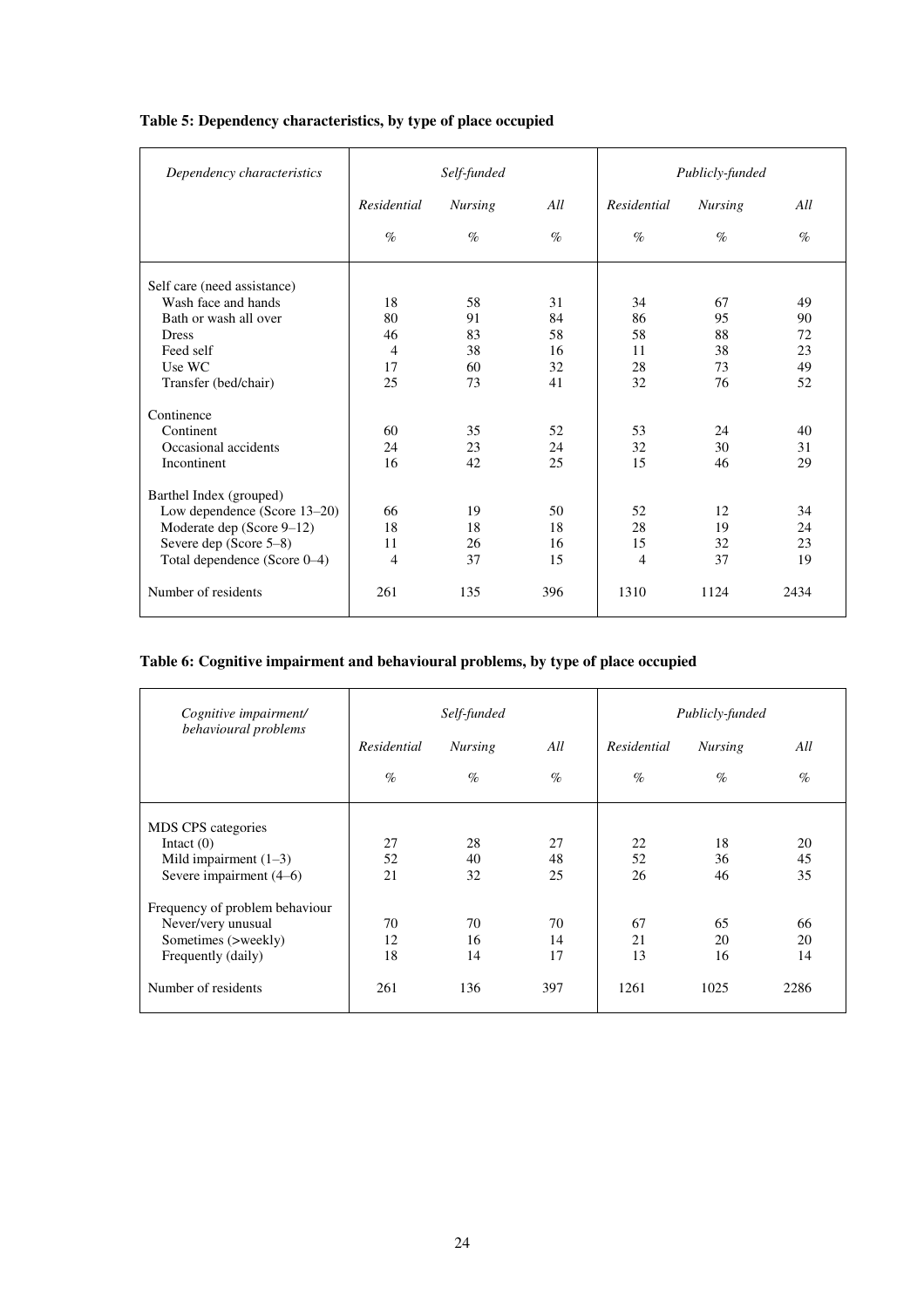| <i>Services</i>                     | Residential place<br>Nursing place |      | All places |
|-------------------------------------|------------------------------------|------|------------|
|                                     | $\%$                               | $\%$ | $\%$       |
| Local authority-organised home care | 45                                 | 47   | 46         |
| Privately-organised home care       | 20                                 | 24   | 21         |
| Any type of home care               | 55                                 | 56   | 55         |
| Domestic help                       | 37                                 | 41   | 38         |
| NHS nursing care                    | 15                                 | 33   | 21         |
| Day hospital                        | 8                                  | 8    | 8          |
| Day centre                          | 18                                 | 11   | 16         |
| Meals on wheels                     | 24                                 | 24   | 24         |
| Number of residents                 | 217                                | 99   | 316        |

#### **Table 7: Proportion of people receiving services, by type of place occupied**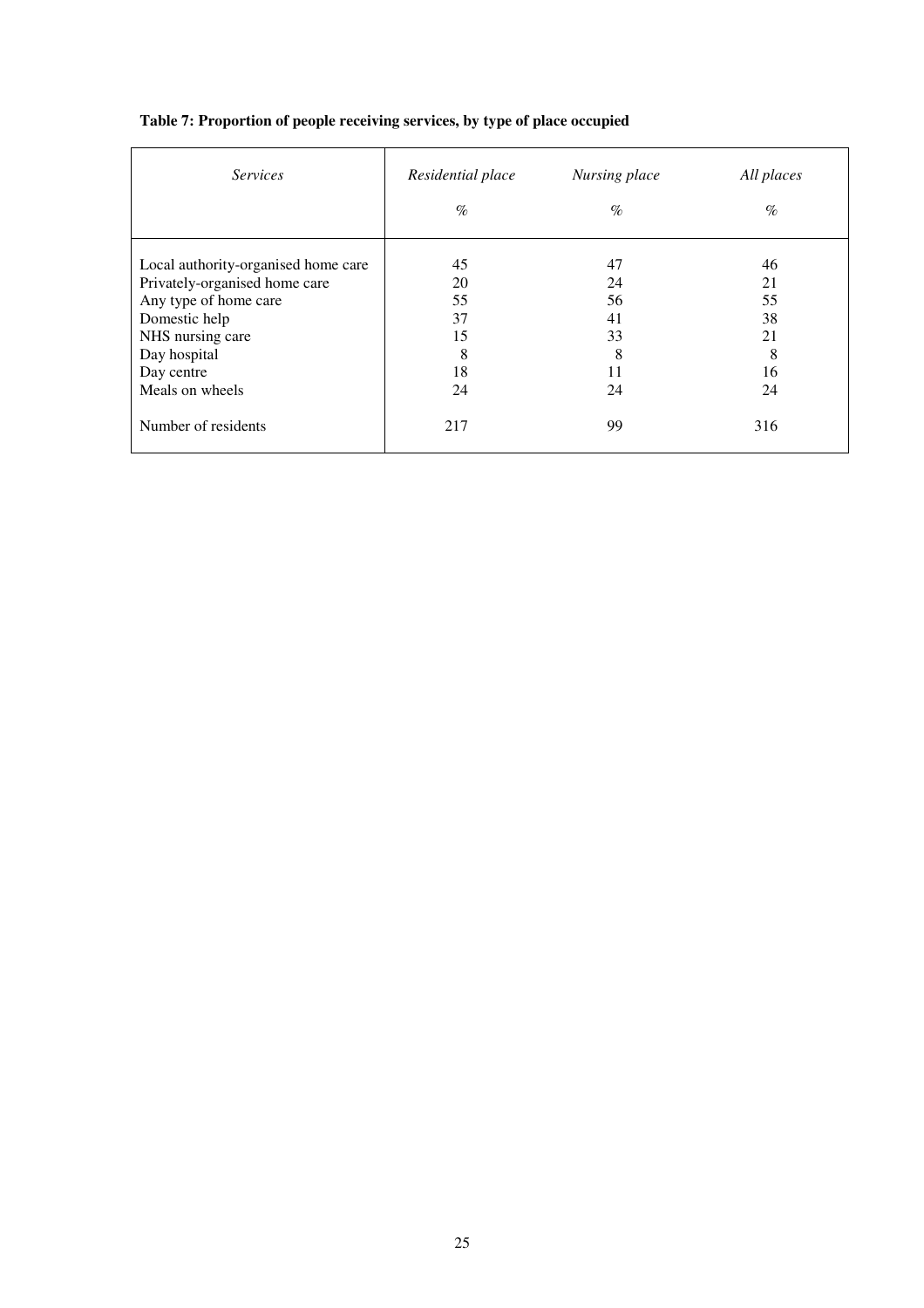#### **References**

Audit Commission (1986) *Making a Reality of Community Care*, HMSO, London.

Audit Commission (2000) *Charging with Care: How Councils Charge for Home Care*, Audit Commission, London.

Baldwin, S. and Lunt, N. (1996) *Charging Ahead. The Development of Local Authority Charging Policies for Community Care*, Community Care into Practice Series, The Policy Press, Bristol.

Bebbington, A., Brown, P., Darton, R. and Netten, A. (1996) *Survey of Admissions to Residential Care: SSA Analysis Report*, Discussion Paper No. 1217/3, Personal Social Services Research Unit, University of Kent at Canterbury.

Bebbington, A., Darton, R. and Netten, A. (2001) *Care Homes for Older People: Volume 2. Admissions, Needs and Outcomes*. The 1995/96 National Longitudinal Survey of Publicly-Funded Admissions, Personal Social Services Research Unit, University of Kent at Canterbury.

Carpenter, G.I., Phillips, C.D. and Mor, V. (eds) (1997) Continuing and rehabilitative care for elderly people: a comparison of countries and settings, *Age and Ageing*, **26**, Supplement 2.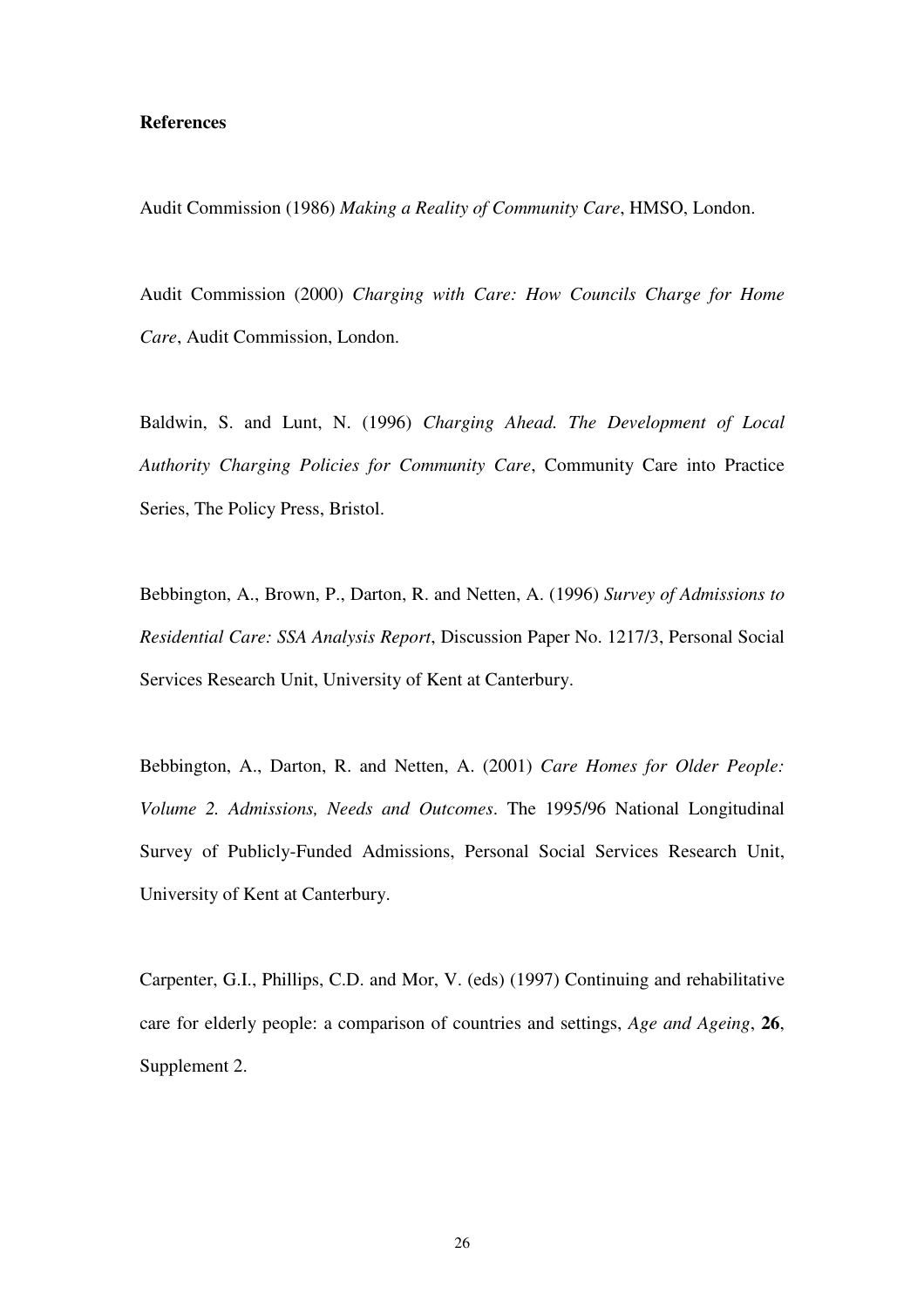Collin, C., Wade, D.T., Davies, S. and Horne, V. (1988) The Barthel ADL Index: a reliability study, *International Disability Studies*, **10**, 2, 61-63.

Darton, R., Netten, A. and Whitfield, G. (2000) Survey of self-funded admissions to residential and nursing homes, in Department of Social Security, *Research Yearbook 1999/2000,* A. Fleiss (ed.), 57-66, Corporate Document Services, Leeds.

Department of Health (1998) *Community Care (Residential Accommodation) Act 1998*, LAC(98)19, Department of Health, London.

Department of Health (2001) *Charges for Residential Accommodation - CRAG Amendment No 13*, LAC(2001)10, Department of Health, London.

Department of Health (2002a) *Charges for Residential Accommodation - CRAG Amendment No 17*, LAC(2002)11, Department of Health, London.

Department of Health (2002b) *Guidance on the Single Assessment Process for Older People*, HSC 2002/001: LAC (2002)1, Department of Health, London.

Department of Health (2003) *Care Homes for Older People. National Minimum Standards*, The Stationery Office, London.

Morris, J.N., Hawes, C., Fries, B.E., Phillips, C.D., Mor, V., Katz, S., Murphy, K., Drugovich, M.L. and Friedlob, A.S. (1990) Designing the national resident assessment instrument for nursing homes, *The Gerontologist*, **30**, 3, 293-307.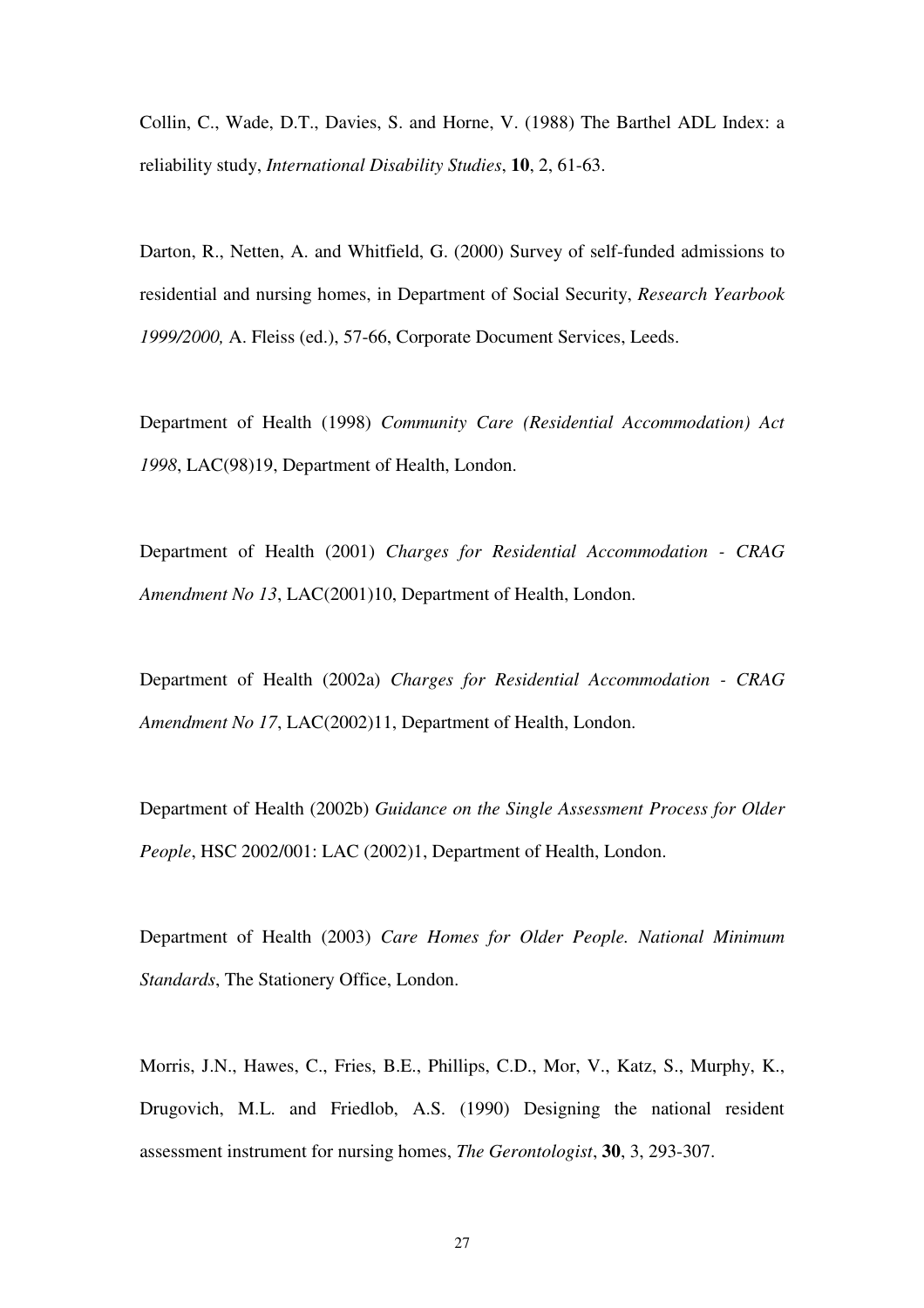Morris, J.N., Fries, B.E., Mehr, D.R., Hawes, C., Phillips, C., Mor, V. and Lipsitz, L.A. (1994) MDS Cognitive Performance Scale, *Journal of Gerontology: Medical Sciences*, **49**, 4, M174-M182.

National Health Service and Community Care Act 1990 (1990 c. 19) HMSO, London.

Netten, A., Bebbington, A., Darton, R. and Forder, J. (2001a) *Care Homes for Older People: Volume 1. Facilities, Residents and Costs*, Personal Social Services Research Unit, University of Kent at Canterbury.

Netten, A., Darton, R., Bebbington, A., Forder, J., Brown, P. and Mummery, K. (2001b) Residential and nursing home care of elderly people with cognitive impairment: prevalence, mortality and costs, *Aging and Mental Health*, **5**, 1, 14-22.

Netten, A., Darton, R. and Curtis, L. (2002) *Self-Funded Admissions to Care Homes*, Department for Work and Pensions Research Report No. 159, Corporate Document Services, Leeds.

Warburton, R.W. (1994) *Home and Away*, A Review of Recent Research Evidence to Explain Why Some Elderly People Enter Residential Care Homes while Others Stay at Home, Department of Health, London.